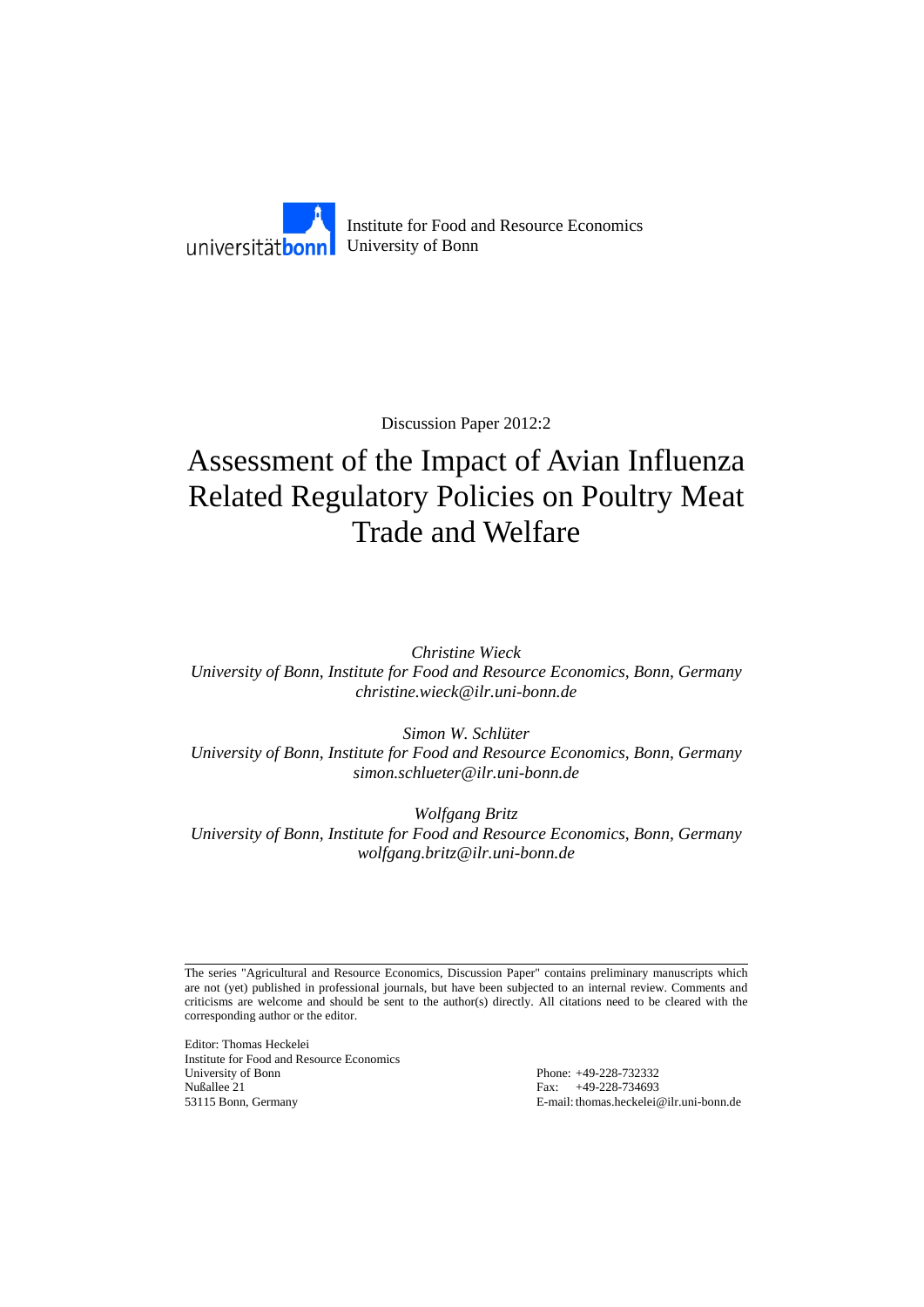## Assessment of the Impact of Avian Influenza Related Regulatory Policies on Poultry Meat Trade and Welfare

*Christine Wieck, Simon W. Schlüter, Wolfgang Britz* 

#### **Abstract**

We use two methodological approaches to analyze avian influenza related quarantine measures. First, a Heckman type gravity model is used to estimate the trade impact and second, a spatial partial equilibrium simulation model is developed to simulate welfare changes. The simulation model considers spread and transmission risk according to the disease status of the importing country as well as parameter uncertainty of the calibrated coefficients by using a Monte Carlo approach. The econometric results show that the principle of regionalization is preferred to import trade bans for uncooked meat. The simulation results verify the negative welfare impact of currently implemented regulatory policies and indicate that significant trade diversion effects according to the disease status of countries occur. The welfare results confirm that a trade ban is not the most appropriate measure to address the infection risk resulting from the spread of the avian influenza virus.

**Keywords:** animal disease, quarantine measure, non-tariff measure, welfare, gravity model, simulation model.

#### **JEL-classification:** F14, F17, Q11, Q17, Q18

**Acknowledgement:** This work was carried out within the project "NTM-IMPACT: Assessment of the impacts of non-tariff measures on the competitiveness of the EU and selected trade partners" financed by the 7th EU research framework program.

#### **1 Introduction**

Sanitary and food safety measures related to animal disease outbreaks are of high relevance in meat trade (van Tongeren, 2009:5). The measures' costs are considerable, but without these regulations international trade flows may be significantly lower due to lack of trust and information between international trading partners. However, these induced costs reduce competitiveness of imports compared to domestic products. That is especially true in poultry meat markets where many countries implemented drastic quarantine measures in recent years in order to reduce the perceived or actual risk of transboundary spread of avian influenza (AI). When the possibility of disease transmission is very low or the threat to food safety is negligible, these trade impediments cause trade and welfare losses for exporting and importing countries and the measures may be questioned regarding its risk adequacy. These arguments are especially important for AI where most transmission of the more severe H5N1 highly pathogenic avian influenza (HPAI)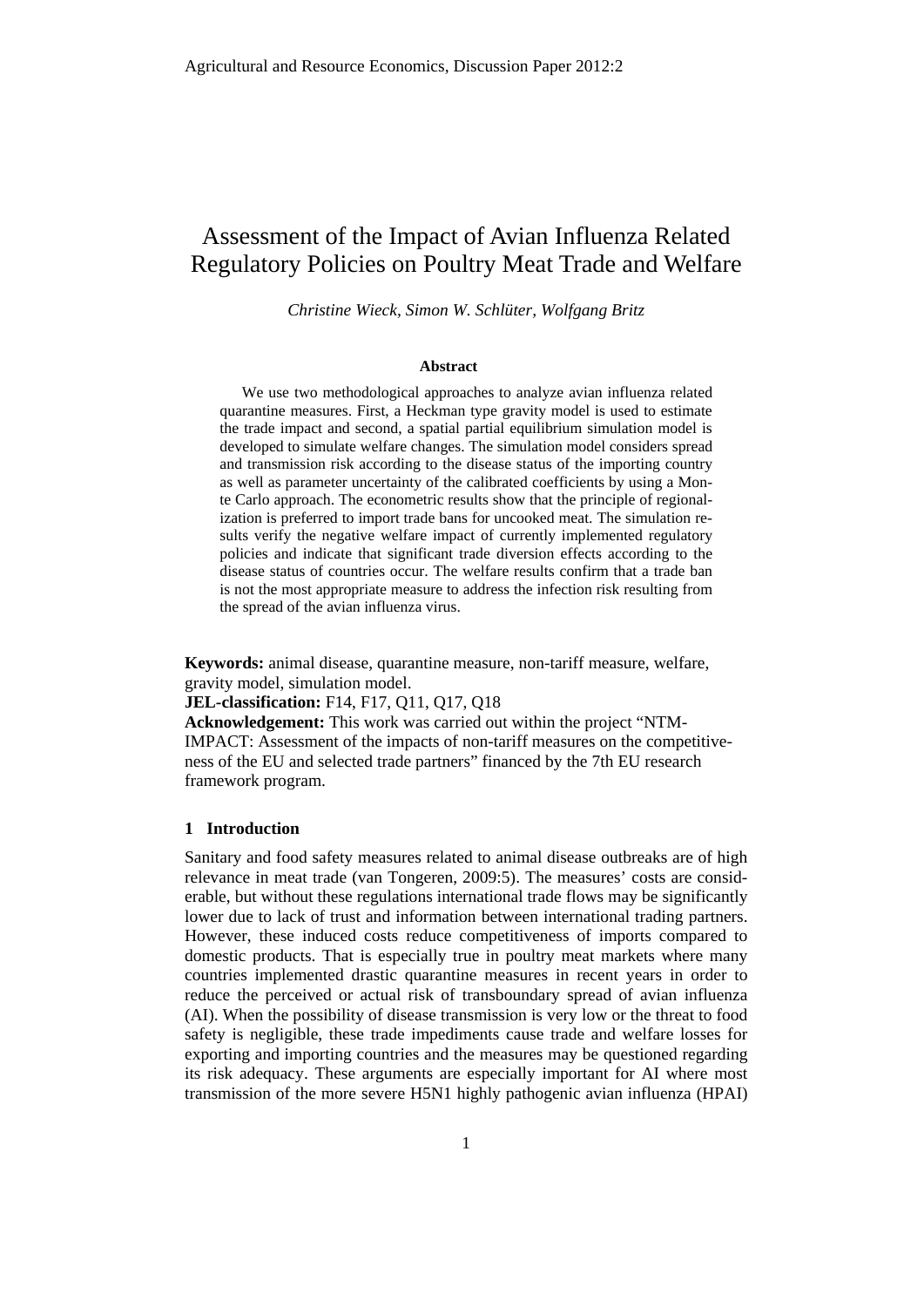occurs through the migration of wild birds into foreign territory and not via trade of commercial poultry meat products (Beato and Capua, 2011). But even for the HPAI virus strain, the human health risk mostly originate from intensive contact with infected stock in rural or periurban areas where households keep small poultry flocks in the backyard (WHO, 2011a) and not from the consumption of infected poultry products though here, the processing stage (raw versus cooked) and cultural differences in eating habits (e.g. consumption of blood pudding) determine the degree of health risk (Beato and Capua, 2011).

An analysis of the trade concerns raised in the Sanitary and Phytosanitary (SPS) Committee of the World Trade Organization (WTO) shows that import measures related to the prevention of the spread of AI were by far the most controversial ones in recent years (1995-2010). About 57% of all trade concerns focus on AI where most often the exporting country complains about the importing country's imposition of non-tariff measures (NTMs) which are disproportional to the associated risk and not based on World Organization for Animal Health (OIE) guidelines. An example is the concern raised by the European Union (EU) about India's import ban on European live birds, fresh poultry meat and meat products due to AI. The EU argued that these measures were disproportionate to the health risks associated with imports from the EU as it was free of HPAI at that time. Within these discussions the OIE clarified that findings of AI in wild birds and of low pathogenic avian influenza (LPAI) should not lead to import bans (WTO, 2011). Nevertheless, China still imposed import restrictions on poultry imported from LPAI infected areas in the United States (US) and the EU. Brazil imposed an import restriction on French poultry meat as to protect its own poultry population and to maintain its status as AI free, although only one LPAI case was detected in one region of France. The OIE guidelines on AI also explicitly state that heat treatment de-activates the virus and that measures associated with AI should not be applied to cooked poultry meat. However, the US had suspended for many years the importation of cooked poultry meat from China because of the presence of HPAI (WTO, 2011). As recommended by the OIE, bans are only justified in case of uncooked meat originating from sources with HPAI.

But even for these bans, its risk adequacy is not fully proven when focusing on commercial poultry production as these commercially produced products are imported for human consumption and not for animal feeding. Assuming that the HPAI virus would be present in the muscle tissue of meat, this contaminated meat must still find its way into the feeding trough to potentially transmit the disease to other poultry flocks. Regarding human health, there is no scientific evidence "that avian influenza be transmitted to humans through the consumption of contaminated food, notably poultry products" (EFSA, 2012: paragraph 2) as long as it is prepared before consumption which is conventionally the case with poultry meat products. Thus, regarding the prevention of transboundary disease spread among poultry flocks, a trade ban of commercially produced poultry meat may not be the least trade distortive measure achieves this goal. Nevertheless, producers in regions affected by a ban have the possibility to shift production from uncooked to cooked meat. Further on, countries should follow the principle of regionalization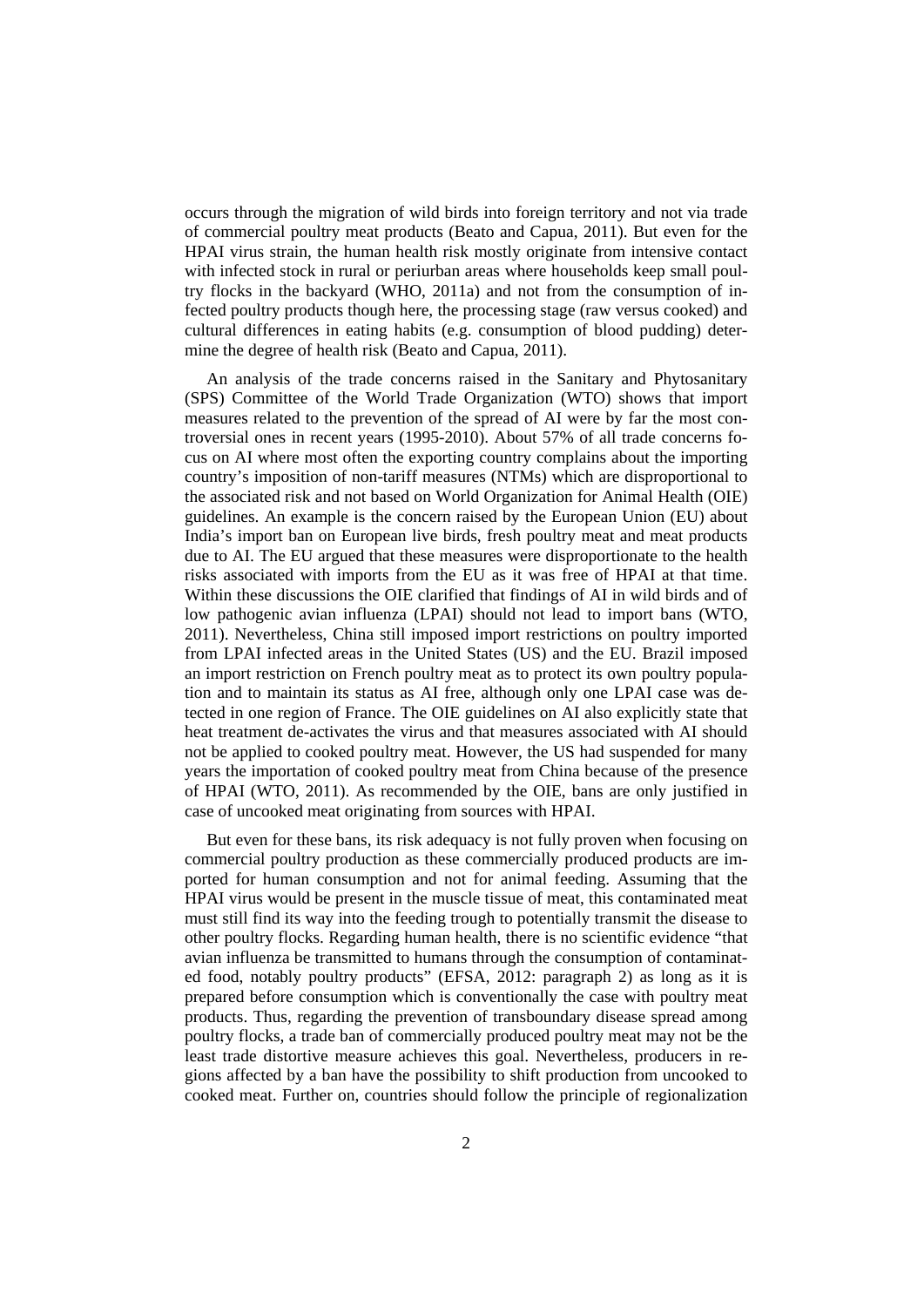allowing producers from non-affected regions within a country to maintain exports.

Cooked meat represents only a small share in global poultry meat exports (12% in quantity) (UNCTAD 2011a and market balance in Annex). This share nearly doubled from 2004 to 2006 after outbreaks of HPAI in 2003 had major negative impacts on the global poultry industry (Taha, 2007). In quantity terms, the largest exporters of uncooked poultry meat are by far the US (1.78 mill t) and Brazil (1.43 mill t) where there exports together cover about 54% of global uncooked poultry trade. For cooked meat, exports are dominated by China (0.17 mill t) and Brazil (0.14 mill t) followed closely by Japan. But overall, exports are more evenly distributed across the major trading countries as even the share for China in global cooked poultry trade does not exceed 22%. Interestingly, the Netherlands is by far the most trade dependent poultry producer as about 76% of uncooked and 86% of cooked domestically produced poultry meat is exported.

The objective of this case study is to analyze trade and country welfare effects of changes in importers' regulatory AI policies for important poultry meat exporters (Brazil, China, France, Germany, the Netherlands, and the US) and importers (Russia, Japan). First, past AI-related policies over the period 2000 – 2007 are evaluated in terms of their trade impact using a sample selection gravity model approach. Second, welfare effects arising from the different quarantine measures imposed in the last years are calculated using a calibrated spatial simulation model which differentiates risk and infection status of imported poultry meat by origin. Finally, the results from these two approaches are brought together to provide a full picture of the effect of these quarantine measures on trade and welfare.

In order to account for the different AI policies that are relevant for uncooked and heat-treated poultry meat, we distinguish these two categories. Uncooked poultry meat is defined as to include fresh, chilled, or frozen broilers, chickens, turkeys, ducks, geese, and guinea flows sold in cuts, parts, or whole birds (HS 0207) and cooked poultry meat covers all processed poultry products sold in preserved, smoked, prepared, or cooked form (HS 160231, 160232, 160239).

The remainder of the article is organized as follows. The second section, divided into two sub-parts, explains the gravity and the simulation model and describes the respective data sources. The third section contains the results of the two approaches and the final section concludes.

#### **2 Methodology and data**

#### *2.1 Trade Flow Analysis Using a Gravity Model*

#### *2.1.1. Model*

In order to evaluate the impact of AI-related policy measures on trade, a Heckman-type econometric model based on Helpman et al. (2008) extended to a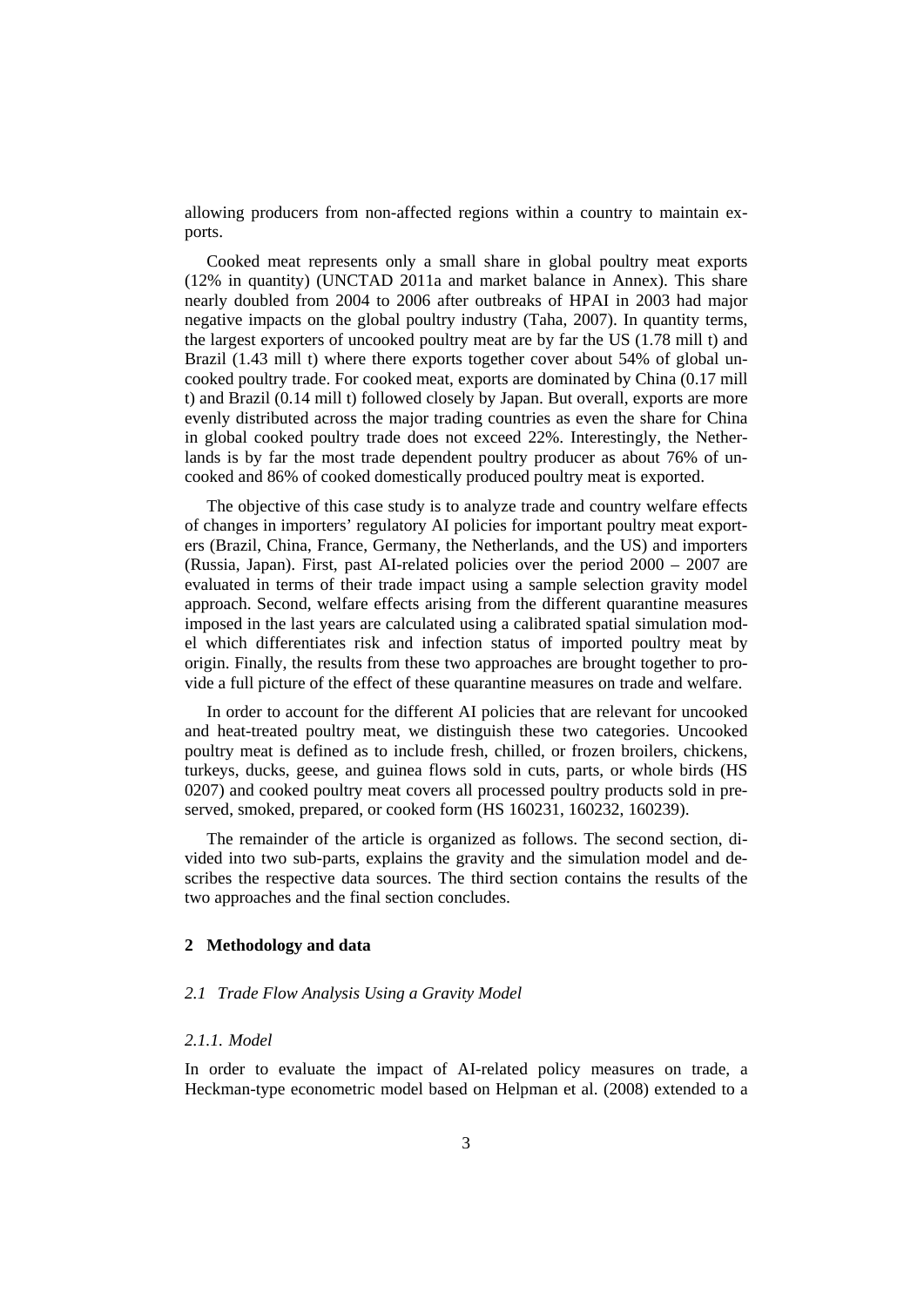seemingly unrelated regression (SUR) systems approach is estimated. This allows for the desired disaggregated commodity specification. Generally, the more disaggregated the product classification of the observed trade flows, the more frequently zeros are found in the datasets. The sample selection (or Heckman or Tobit II) model takes advantage of the presence of non-existent trade flows by making a selection of country-pairs into the ones that are trading or not trading with each other. Helpman et al. (2008) extend that basic sample selection model by accounting for firm level heterogeneity. Given that poultry meat is split into two different product categories which are linked (e.g. via prices) to each other, the inclusion of a SUR system corrects for potential correlation between errors that may be present when using the basic sample selection approach.

Like in the Heckman model, the econometric model in this paper consists out of two separately estimated equations. First, the selection equation investigates the decision whether to trade or not:

$$
\rho_{ijk} = \Pr(h_{ijk} = 1 | x_{1k}) = G(x_{1k}, \beta_{1k})
$$
\n(1)

where  $\rho_{ijk}$  is the probability that country *i* exports poultry meat of category *k* to country *j* conditional on the vector of observed variables  $x_{1k}$ . The binary variable  $h_{ijk}$  indicates whether a trade flow is positive  $(h_{ijk} = 1)$  or zero  $(h_{ijk} = 0)$ . The function  $G(.)$  is the cumulative distribution function (cdf) of the bivariate normal distribution, and  $\beta_{1k}$  is the estimated vector of coefficients. The selection equation (1) is estimated separately for both poultry meat categories *k* . The two estimated residual vectors  $\hat{\epsilon}_k$  are then used to calculate the covariance

matrix 
$$
\hat{\Omega} = E\left[\varepsilon \varepsilon\right] = \begin{cases} \hat{\sigma}_{k_1 k_1} I_T & \hat{\sigma}_{k_1 k_2} I_T \\ \hat{\sigma}_{k_2 k_1} I_T & \hat{\sigma}_{k_2 k_2} I_T \end{cases}
$$
, where  $\hat{\sigma}_{ij}^2 = \frac{1}{df} \hat{\varepsilon}_i \hat{\varepsilon}_j$ , and

 $(i, j) \in \{k\}$ , and *I* is the *TxT* identity matrix with *T* being the number of explanatory variables in  $x_{1k}$ . The estimated covariance matrix  $\hat{\Omega}$  is used to calculate the SUR-estimates of the selection equation by including both product categories into one equation.

The second equation estimates bilateral traded quantities of poultry meat conditional on a positive trade flow:

$$
E\left\{m_{ijk} \mid h_{ijk} = 1\right\} = x_{2k}\beta_{2k} + \sigma_{12k}\lambda_{ijk} + \omega_{ijk} + u_{ijk}
$$
 (2)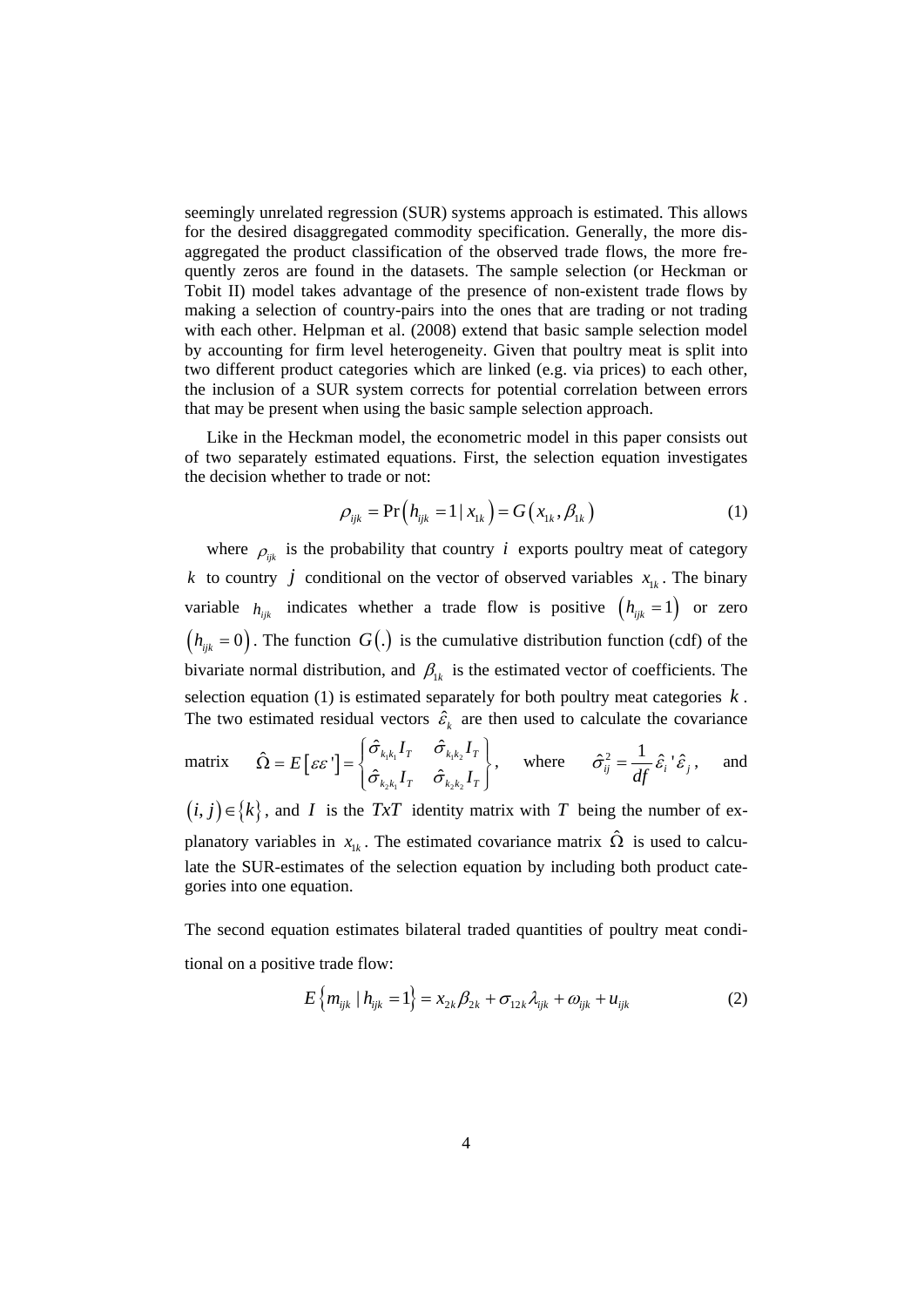where  $m_{ijk}$  is the logarithmic observed trade and  $x_{2k}$  denotes a vector of variables potentially explaining trade costs. The unobserved errors  $u_{ijk}$  are assumed to be distributed bivariate normal.<sup>1</sup> The covariance  $\sigma_{12k}$  of the unobserved errors (or unobserved trade costs) of the selection and the trade flow equation is estimated as a coefficient in equation (2). Following Heckman (1979), Heckman's lambda  $\lambda_{ijk} = \frac{\phi(x_{1k} \beta_{SUR1k})}{\phi(x_{1k} \beta_{SUR1k})}$  $(x_{1k}\beta_{\text{SURL}})$ 1 $_k$ Psuri  $k$  $\boldsymbol{\nu}$ *SUR1k ijk x x*  $\lambda_{ijk} = \frac{\phi(x_{1k} \beta_{SUR1k})}{\Phi(x_{1k} \beta_{SUR1k})}$  controls for sample selection and can be calculated after

estimating the SUR version of equation (1); the calculated estimate  $\hat{\lambda}_{ijk}$  replaces  $\lambda_{ijk}$  in equation (2). Helpman et al. (2008) extend the Heckman approach by not only controlling for sample selection through variable  $\lambda$ , but also accounting for unobserved firm level heterogeneity. The underlying idea is that firms differ in their productivity levels so that only sufficiently productive firms who are able to overcome market entry costs such as NTMs export. Firm level heterogeneity therefore allows accounting for the impact of NTMs and other country characteristics on the share of exporting firms. In this respect the impact of trade frictions is decomposed into the number of exporters and the trade volume per exporter. Thus, the additional parameter  $\omega_{ijk} = \ln \left\{ \exp \left[ \delta \left( \hat{z}_{ijk} + \hat{\lambda}_{ijk} \right) \right] - 1 \right\}$  controls for the feasible correlation of firm level heterogeneity with the firms' export decision. .<sup>2</sup> The estimate  $\hat{z}_{ijk}$  is the inverse of the cdf of the estimated probability that country *i* exports to country *j*  $(\hat{\rho}_{ijk})$  and is obtained from selection equation (1). Technically GAUSS 9.0 is used to solve the optimization problems in conjunction with

#### *2.1.2. Data*

l

Trade data in value terms for the years 2000 – 2007 originates from the United Nations Comtrade database (UNCTAD, 2011a). Trade flows from the six main poultry meat exporters (Brazil, US, Germany, France, the Netherlands, China) to Japan, Russia, and remaining countries, respectively, are considered where the

the application module "Constrained Optimization".

1 $_{k}\nu_{\textit{\scriptsize{SUR1}}}$ 

 $k$  $\boldsymbol{\nu}$ *SUR1k* 

<sup>&</sup>lt;sup>1</sup> In principle,  $x_1$  and  $x_2$  can be identical which would lead back to the standard Tobit I model

<sup>(</sup>Verbeek, 2004). However, the estimation of the trade flow equation (2) requires the exclusion of a variable if the identification of the trade flow equation's coefficients  $\,\beta_{\textit{2}}\,$  shall not rely on both

equations' normality assumption for the error terms (i.e. for the unobserved trade costs). Helpman et al. (2008) argue that the excluded variable has to be uncorrelated with the trade flow equation's error terms and that the excluded variable should influence trade only through fixed trade costs because variable trade costs impact the extent of the volume of trade, thus variable trade costs are not uncorrelated with equation (2).

 $2$  See Helpman et al. (2008) equation (9) and (14).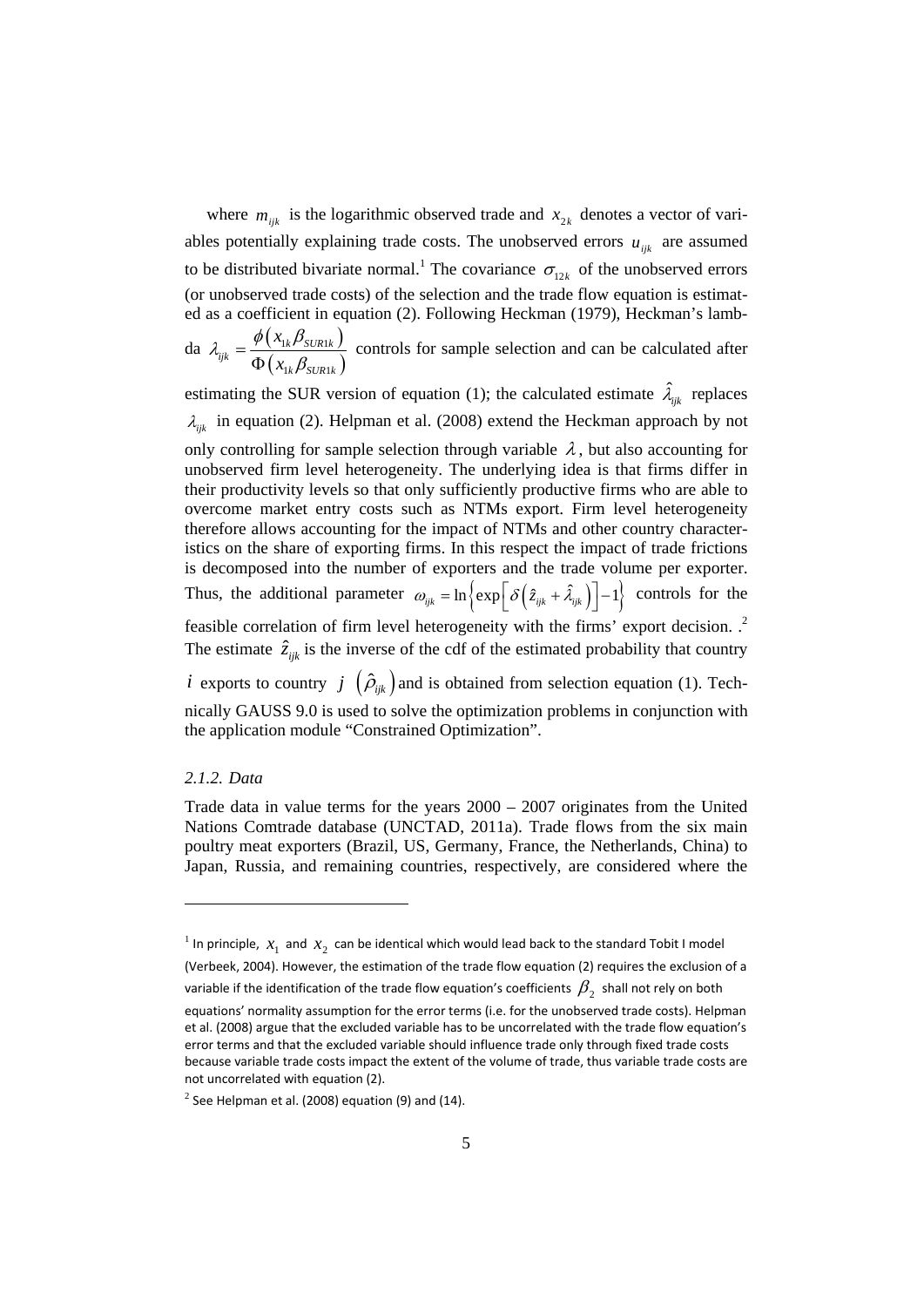aggregate of "remaining countries" is calculated for each exporter separately. In total, we account for  $n = 288$  trade flow observations, of which 87,5% are nonzero. Mean and variance of the trade flow and explanatory variables are depicted in Table 1.

Bilateral data on the bilateral policy measures (1) ban on both meat categories, (2) ban on uncooked meat,<sup>3</sup> and (3) ban on cooked and/or uncooked meat but adhering to the principle of regionalization result from the Japanese Animal Quarantine Service homepage (AQS 2010) and from the Russian Ministry of Agriculture  $(2010)^4$ . It is assumed that ROW as importer implements policy measures in line with the official OIE requirements, i.e. bans for uncooked meat from HPAI producers according to the principle of regionalization. As Table 1 shows, 9% of the bilateral cooked poultry meat trade relationships are faced with a ban and in 9% of the trade flows the principle of regionalization is applied. In comparison with cooked meat, trade flows of uncooked poultry meat are affected more often by AI-related policy measures. 16% are constrained by a ban, and 12% operate under the principle of regionalization.

| Variable                         |              | Cooked meat   | Uncooked meat |                |  |
|----------------------------------|--------------|---------------|---------------|----------------|--|
|                                  | Mean         | Variance      | Mean          | Variance       |  |
| In trade value meat/ $1000$ [\$] | 9.01         | 10.25         | 11.78         | 4.90           |  |
| In production exporter [t]       | 14.05        | 1.57          | 14.93         | 1.56           |  |
| In consumption importer [t]      | 13.61        | 4.56          | 15.58         | 2.71           |  |
| In distance [km]<br>Tariff       | 8.82<br>6.61 | 0.35<br>43.85 | 8.81<br>7.49  | 0.35<br>124.95 |  |
| Ban                              | 0.09         | 0.08          | 0.16          | 0.13           |  |
| Regionalization                  | 0.09         | 0.08          | 0.12          | 0.10           |  |

Table 1: Mean and variance of model variables in the trade flow equation (eq. 3)

*Source: Own calculation* 

l

Data on production and consumption quantities on the aggregate poultry meat result from the Food and Agricultural Organization (FAO, 2010) and the United Nations (UN, 2010), as well as from the German market and price information system (ZMP, 2006-2008). Differing from Tinbergen (1962) we include sectoral production (for exporters) and consumption quantity data (for importers) as ex-

 $3$  By way of construction, policy measures (1) and (2) are combined into one explanatory variable "ban" in the econometric analysis.

 $4$  These three policy options are chosen as they are addressed in the Terrestrial animal health code (OIE 2011). Additionally, they are trade concerns raised in the SPS Committee (WTO, 2011). Bans may be imposed for time periods less than a year. Also in case a short time ban is imposed, the ban dummy changes from zero to one in this year. As result, trade flows may be present in a particular year even though a ban is imposed.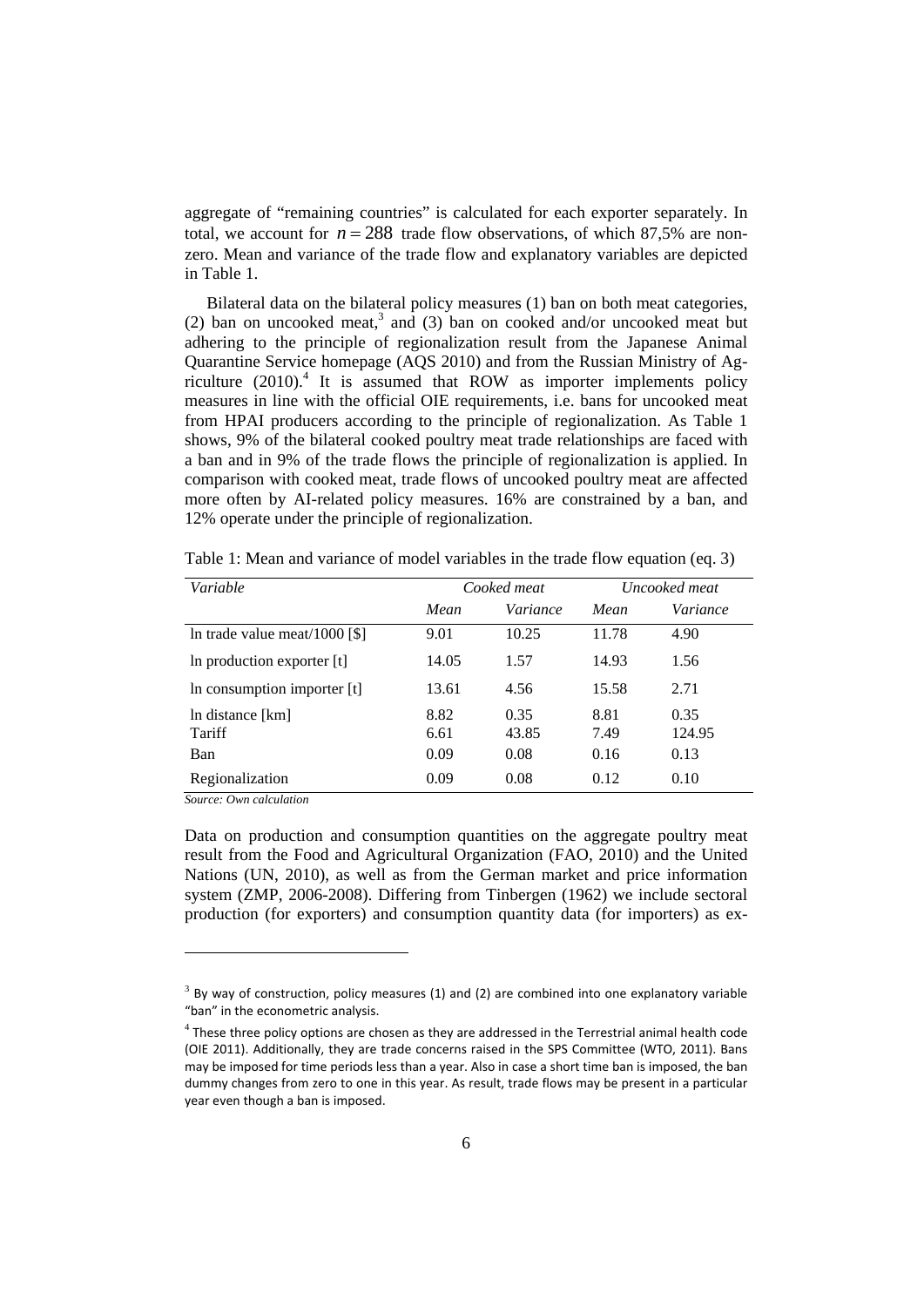planatory variables instead of the countries' GDP, accounting for the sectoral analysis within this case study. An inquiry carried out by the Business Analytical Center (BAC, 2010) delivered disaggregated production and consumption data for European countries differentiated by cooked and uncooked poultry meat. This data is further used to estimate, from a regression of this disaggregated production and consumption data on per capita gross domestic product (GDP), the shares for cooked and uncooked meat for the regions where the information is missing (Zhao, 2011).

Bilateral data on geographic distances and common language (ethno) $5$  originates from the Centre d'Etudes Prospectivs et d'Informations Internationales homepage (CEPII, 2011). The distance to the respective ROW import destination is calculated as the mean over all countries where the two explicit importers Russia and Japan are excluded. Tariff data stems from the United Nations Tariff and Trade Analysis database (UNCTAD, 2010b). If available, the bilateral effectively applied weighted tariff is chosen; otherwise, the most-favored-nations tariff is included. Additionally, dummy variables for the observed time period and for exporter and importer-specific fixed effects are included.

#### *2.2 Welfare analysis using a spatial simulation model*

 $\overline{\phantom{a}}$ 

Spatial partial equilibrium models analyzing NTMs related to animal health have a long history in the literature. Since early research as found in Paarlberg and Lee (1998), the spatial coverage (e.g. Jansson et al., 2005), richness in model and disease parameter specification (e.g. Disdier and Marette, 2010; Peterson and Orden, 2008), and linkage to dynamic herd-size models (e.g. Niemi and Lehtonen, 2011; Nogueira et al., 2011; Mangen and Burrell, 2003), or other information related to the impact of specific measures has considerably amplified. Two spatial equilibrium models could be identified that focus specifically on global poultry trade. The impacts of AI are analysed in Djunaidi and Djunaidi (2007) though they focus on the timing of outbreaks in different world regions, focus on HPAI countries, and do not differentiate cooked and uncooked poultry meat.The effects of tariffs, tariff rate quotas (TRQs), and binding sanitary regulations on global poultry trade flows are analyzed by Peterson and Orden (2005). Focusing on uncooked meat which is classified into high- and low-value meat, they analyze the trade and welfare effects of the changes in trade barriers trade bans. The present model builds on this work by improving the specification of AI related policies and transmission risk. Regarding poultry meat differentiation, the criterion is the processing stage rather than the import value as this allows us to account for the different AI policy measures.

 $<sup>5</sup>$  The trade partners within the sample do not share a common language. However, we assume</sup> that the trade partners US‐ROW, EU‐ROW, and France‐ROW use a common language, expressing the worldwide dispersion of the languages English and French.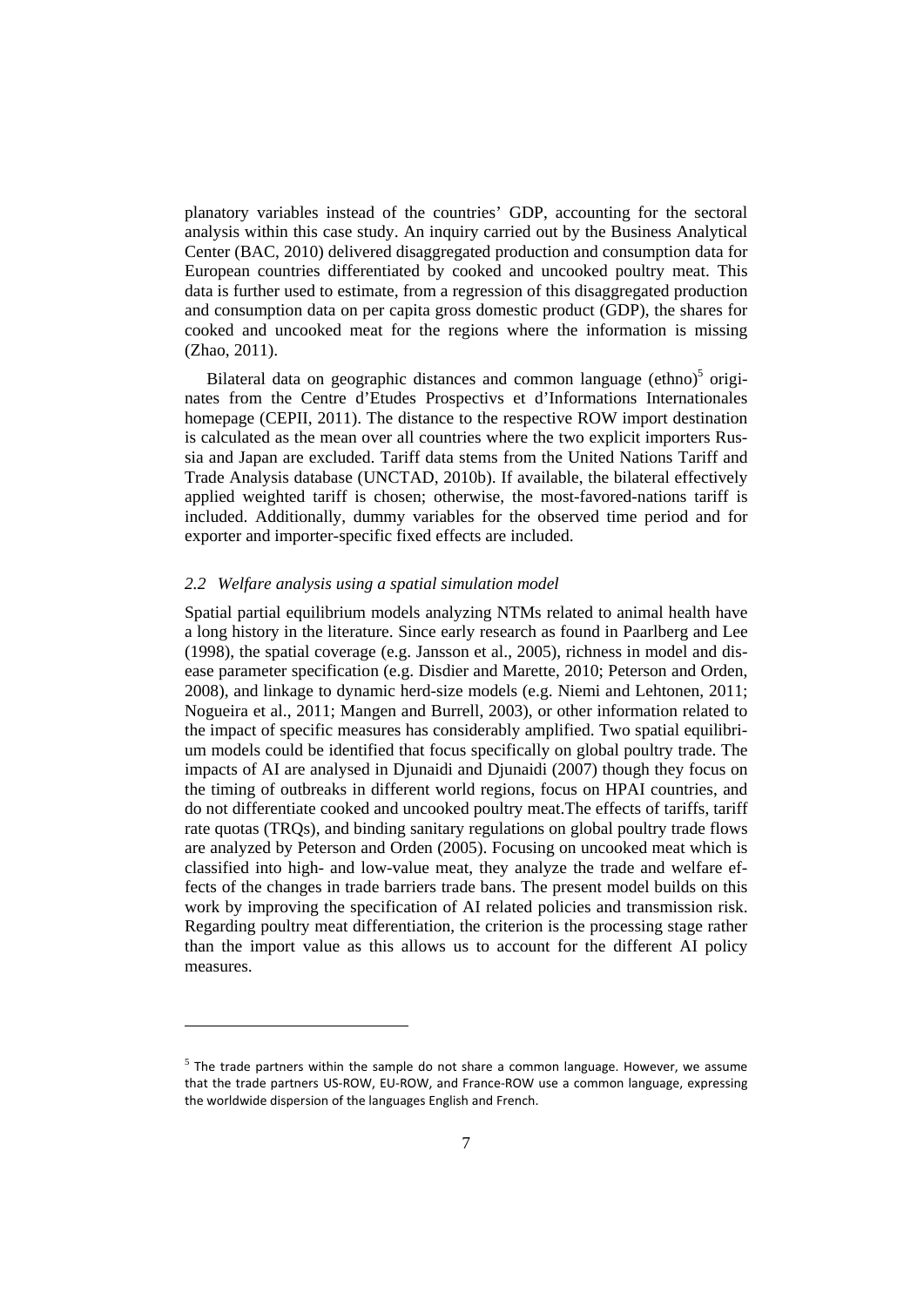#### *2.2.1. Model Structure*

Contrary to a net trade approach where a country can only be a net seller or buyer of a good, trade flows in the present model type are differentiated by source and origin and are driven by spatial arbitrage conditions derived from transport costs minimization. The model follows the design of a spatial multi-commodity model for homogenous products based on the Takayama-Judge approach (Takayama and Judge, 1971) allowing for a disaggregated commodity specification in conjunction with bilateral policy measures. The behavioral equations for supply and demand are calibrated as to recover observed quantities at given prices, and nonlinear per unit transport cost are introduced to allow reproducing observed trade flows.

Poultry meat is not only differentiated by its processing stage but also according to the origin's country disease status. Thus, on the supply side, we distinguish six meat types (cooked/uncooked in combination with AI free, AI low pathogenic, AI high pathogenic).

For the demand side, we assume that consumers are indifferent regarding the origin of poultry meat and thus, implicitly, also regarding the meat's AI status.The latter assumption might be astonishing as one effect of several AI outbreaks in Asia and Europe in the years 2003-2006 was a drastic reduction of poultry meat consumption in the short run (Djunaidi and Djunaidi, 2007: 313). However, consumers returned to earlier consumption pattern relatively quickly, despite the fact that the HPAI virus was still found in waterfowl and wild birds.. In spring 2011, a poultry herd in Germany was culled due to an AI outbreak in wild birds in the neighborhood. This was widely made known via the media but no change in consumption levels of cooked or uncooked poultry meat could be observed. This specification choice is further supported by the scientific evidence that there is no infection risk contained in cooked poultry products in general, nor in uncooked products originating from LPAI countries. Only raw poultry meat from HPAI may contain the virus, but this meat is banned by all countries. These observations let us chose a model specification where AI is treated as an animal disease with supply side effects, but no impact on consumption (similar to e.g. Djunaidi and Djunaidi, 2007). )

#### *Supply of poultry meat and risk of infection*

On the supply side, a perfectly competitive industry within each region is assumed where regions are indexed by  $r$  and  $r$ 1. A normalized quadratic profit function (Lau, 1978) is used to measure welfare changes for the aggregate representative producer and to derive supply functions for each region and product *i*  and *j*:

$$
\widetilde{\pi}_r = \sum_i c_{r,i} \widetilde{ps_{r,i}} + \frac{1}{2} \sum_{ij} bs_{r,i,j} \widetilde{ps_j} \widetilde{ps_i} + \sum_i br_{r,i} risk_{r,i} \widetilde{ps_{r,i}}
$$
(3)

A general price index reflecting the price of all intermediate inputs and primary factors is assumed in the background for normalization and kept fixed at unity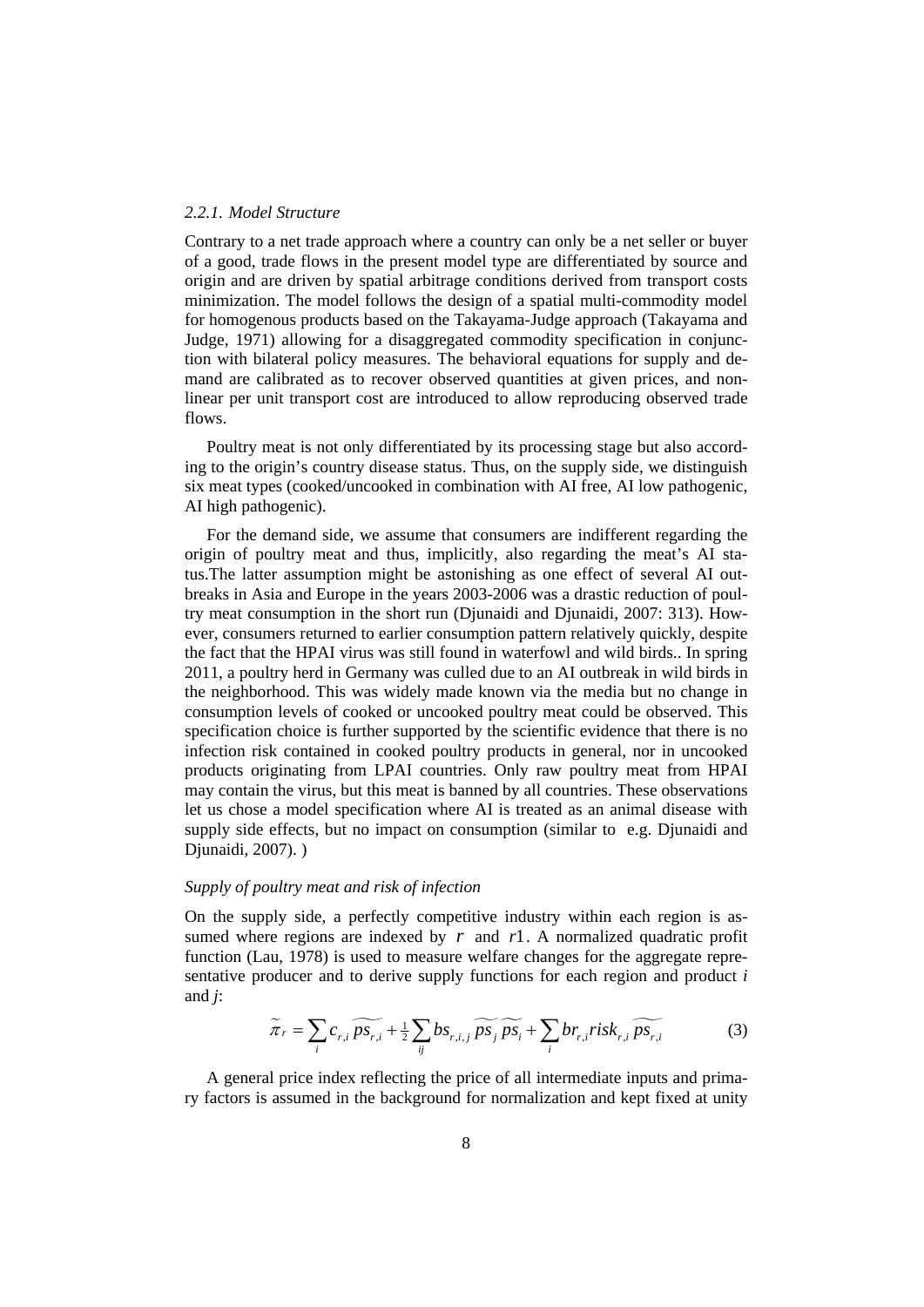in simulation experiments. Normalized producer prices *ps* are used in the model and drive supply via the parameters  $c$  and  $bs$ <sup>6</sup>. Additionally, supply is influenced by infection risk *risk* . A higher infection risk shifts the supply function to the left depending on the parameter  $br$ , equivalent to the assumption of marginal production costs increasing with the infection risk.

The derived supply functions *sply* are linear in (normalized) producer prices and risk:

$$
sply_{r,i} = \frac{\partial \pi_{r,i}}{\partial ps_{r,i}} = c_{r,i} + \sum_{j} bs_{r,i,j} ps_j + br_{r,i} risk_{r,i}
$$
(4)

Similar to Peterson and Orden (2008), the infection risk for a product and market is determined by the share of infected uncooked poultry products in the domestic market, either imported or from domestic sales. The variable *risk* is hence calculated from the variable *flows* (the off-diagonal elements represent the trade from region  $r_1$  to r whereas the diagonal elements depict domestic sales) and the share of infected products *shareInf* of the producing region r1 where this share is derived from the AI status of the country (see table 2 below):

$$
risk_{r,i} = \frac{\sum_{r1} flows_{r,r1,i} shareInf_{r1,i}}{\sum_{r1} flows_{r,r1,i}}
$$
 (5)

According to OIE, it is assumed that only uncooked meat carries an infection risk. Thus, equation (5) above together with the supply formulation implies that higher shares of infected uncooked meat in imports lead to higher infection rates of domestic livestock. A distinction between LPAI and HPAI importers is hence solely expressed by the parameter *shareInf* .

We follow the World Health Organization (WHO, 2011b) in the classification of a country's disease status (AI free, LPAI, HPAI). The assumption about the supply effect (share of infected products) for a specific disease status is derived from costs and impacts listed in the literature (Swayne and Akey, 2005; Beach et al.,  $2007$ <sup>7</sup>. This "share of infected products"-assumption also captures supply effects resulting from preventive culling, establishment of protection and surveillance zones, and other domestic measures as also domestic sales are considered in the specification. As stated earlier, only uncooked meat imports from HPAI countries may transmit an infection risk to a domestic market. Thus, supply quantities in other countries are not adversely affected when importing meat from LPAI countries. For LPAI countries, the assumption about the share of infected prod-

 $\overline{\phantom{a}}$ 

 $6$  Normalization is no longer explicitly shown in the following equations.

 $<sup>7</sup>$  Djunaidi and Djunaidi for example assume a 25 per cent production loss when a HPAI outbreak</sup> occurs.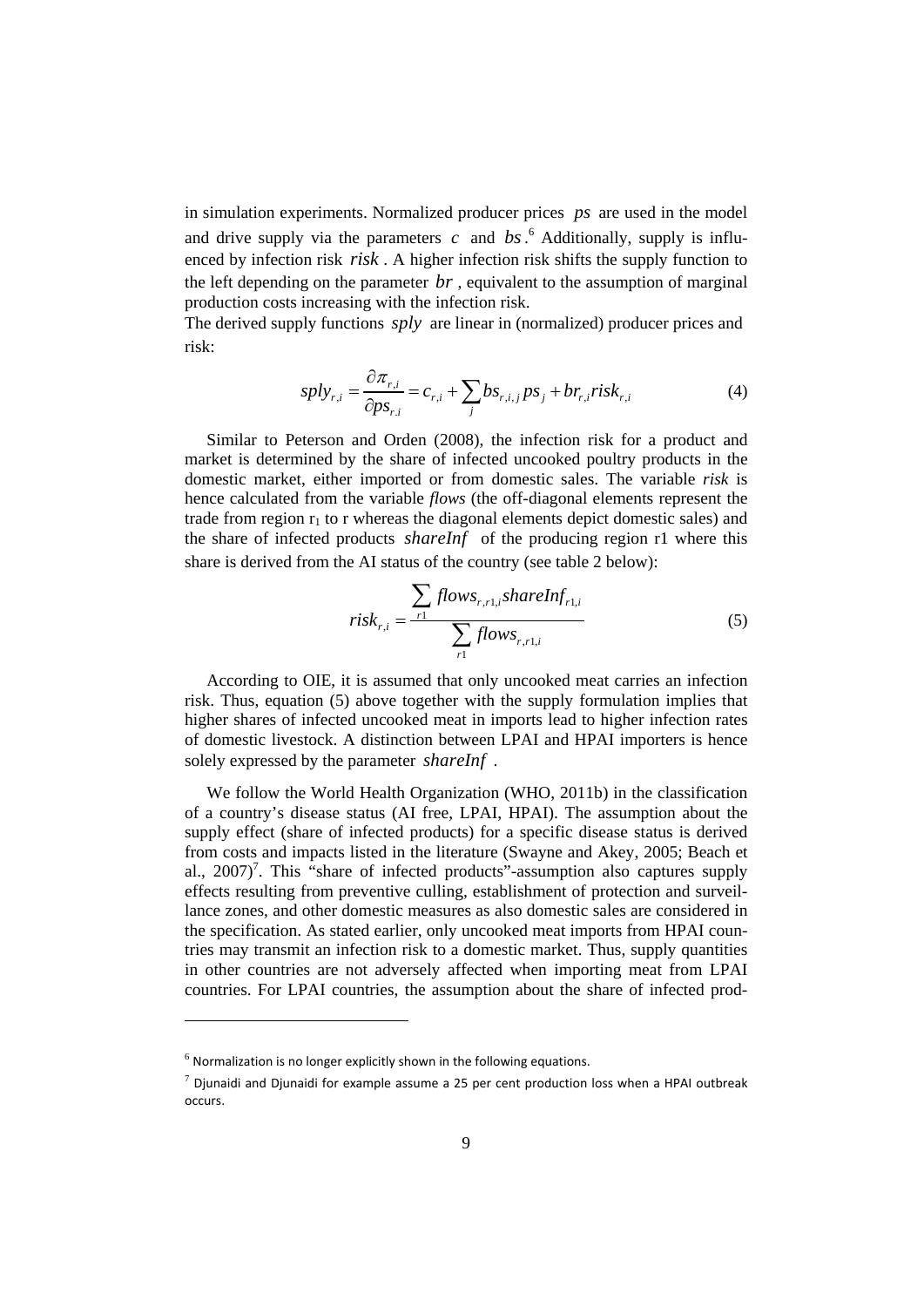ucts accounts for smaller domestic supply effects resulting from less drastic eradication and surveillance measures. Furthermore, we assume that the AI status remains constant over time as eradication is time-consuming and difficult to achieve (Swayne and Akey, 2005).

Table 2: AI status of countries and assumed share of infected products

| <b>Status</b> | Countries                      | Assumed share of infected |
|---------------|--------------------------------|---------------------------|
|               |                                | uncooked meat             |
| AI free       | Brazil, The Netherland         | 0 %                       |
| LPAI          | US, Japan, ROW                 | 2 %                       |
| <b>HPAI</b>   | Germany, France, China, Russia | 5%                        |

#### *Demand of poultry meat*

On the demand side, a Generalized Leontief (GL) expenditure system (Ryan and Wales, 1999) drives demand quantities *dem* of the aggregate representative consumer depending on endogenous consumer prices *pd* and fixed and given regional income *Y* :

$$
dem_i = comm_{r,i} + \frac{Gi_{r,i}}{G_r} [Y - F_r]
$$
  
\nwith  $F_r = \sum_i comm_{r,i} pd_i$   
\n
$$
G_r = \sum_{i,j} bd_{ij} \sqrt{pd_i pd_j}
$$
  
\n
$$
Gi_{r,i} = \partial G_r / \partial pd_{r,i} = \sum_j bd_{ij} \sqrt{pd_i / pd_j}
$$
\n(6)

The parameters *comm* can be interpreted as commitments, i.e. quantities consumed independent of prices and income, the term  $F$  being the value of the commitments at given demand prices *pd*. The non-committed income  $(Y - F)$ is then distributed to the products according the term *G* and its first derivative with respect to prices *Gi* as shown above. *bd* represents the matrix of coefficients to be calibrated. Symmetry is guaranteed by a symmetric *bd* matrix describing the price dependent terms. Correct curvature is assured by non-negativity of the off-diagonal elements of *bd ,* and adding up is automatically given. Welfare changes for consumers are based on the money metric concept (Varian,

1992), which is calculated for the GL demand systems as:

$$
monMetr_r = \frac{G_r^{sim}}{G_r^{cal}} \Big[ Y_r - F_r^{sim} \Big] - \Big[ Y_r - F_r^{cal} \Big] \tag{7}
$$

Terms for the welfare change calculation must be measured in the calibrated baseline point of the model *cal* and in the simulation run *sim* .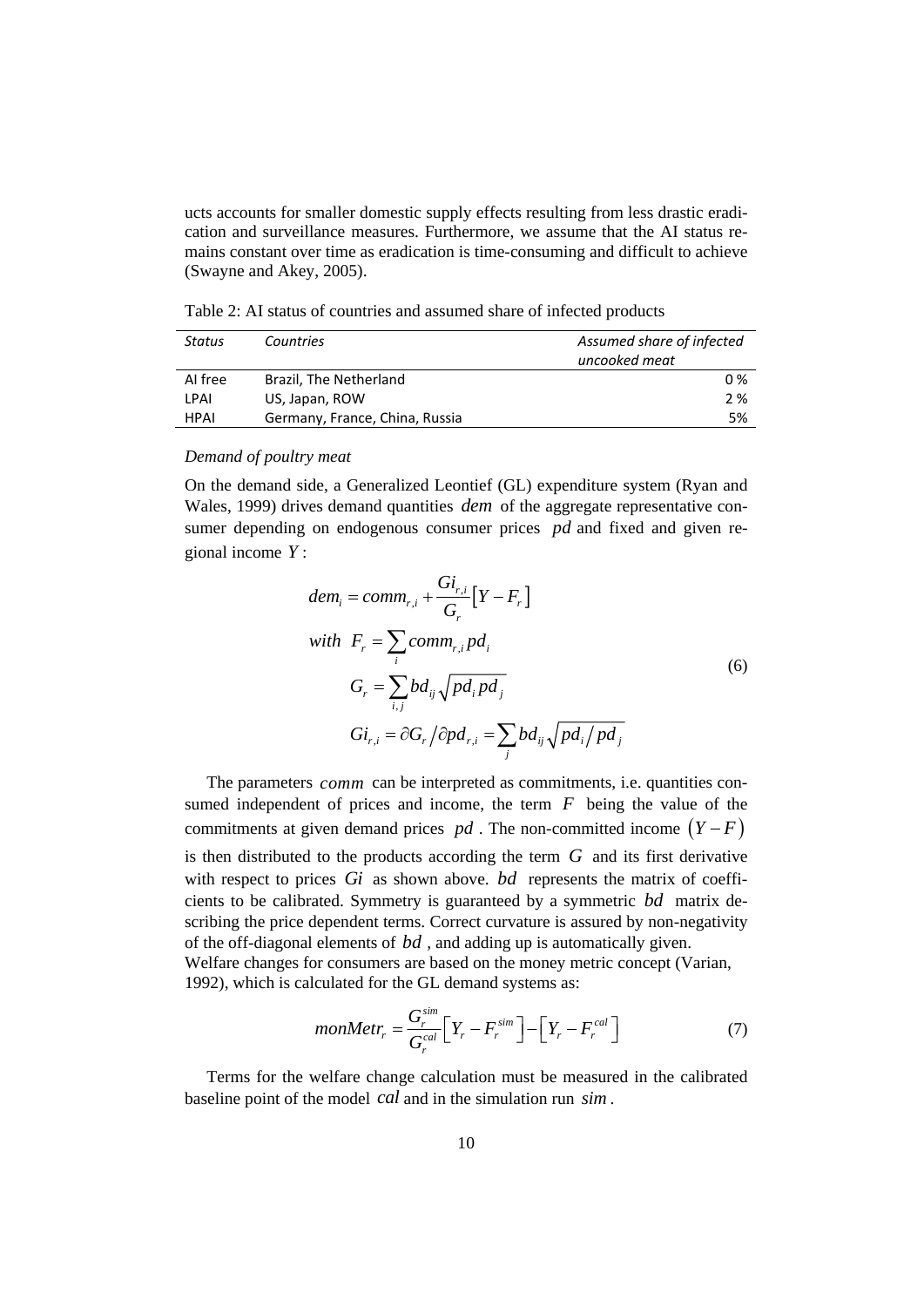#### *Market equilibrium*

Besides the behavioral equations for supply and demand, the model further comprises for each market two equations which ensure first that supply cannot exceed exports plus domestic sales and second that import flows plus domestic sales dot not fall below demand:

$$
sply_{r,i} \ge \sum_{r} flows_{r,r1,i} \perp ps_{r,i}
$$
  

$$
\sum_{r} flows_{r,r1,i} \ge dem_{r,i} \perp pd_{r,i}
$$
 (8)

These trade flow equations are paired with the respective producer and consumer prices. Thus the complementary slackness condition ensures that excess supply requires zero producer prices where excess sales let consumer prices drop to zero.

Finally, the spatial arbitrage condition from transport cost minimization is added for each market. It is paired according to complementary slackness conditions with the transport flows implying that when a trade flow is positive, producer price multiplied with import tariff *t* plus transport costs *tc* must be (larger or) equal to demand price:

$$
ps_{r1,i} * (1 + t_{r1,i}) + tc_{r,r1,i} \ge pd_{r,i} \perp flows_{r,r1,i}
$$
 (9)

Per unit transport costs are a linear function of transported quantities where the function is specified using the parameters *atc* and *btc* :

$$
tc_{r,r1,i} = atc_{r,r1,i} + btc_{r,r1,i} \, flows_{r,r1,i} \tag{10}
$$

Non-constant per unit transport costs were introduced in order to smooth the overall behavior of the model but with the disadvantage that the additional slope parameter introduces a rather unknown element in the model. The parameters are derived from the dual solution of the model forced to replicate the observed trade flows at given prices (cf. Paris et al., 2009). However, in here, we introduce additionally a slope term to avoid degenerate dual solutions. It is derived by assuming that per unit transport costs increase a certain percentage if all imports plus domestic flows double. The slope term is hence uniform for all flows into a market so that trade diversion between existing flows respectively domestic sales alone does not change total transport cost into the market.

#### *2.2.2. Data*

The simulation model shares as far as possible the data with the gravity estimation. As the reference point, averages of trade quantities, values, supply, and consumption of the years 2000-2007 are taken. Transport costs are derived from the maritime transport costs data base of OECD (OECD, 2011). Port to port shipping distance between trading partners is collected from the website SeaRates.com where the "Nearest Rule" is applied when more than one port in a country exists.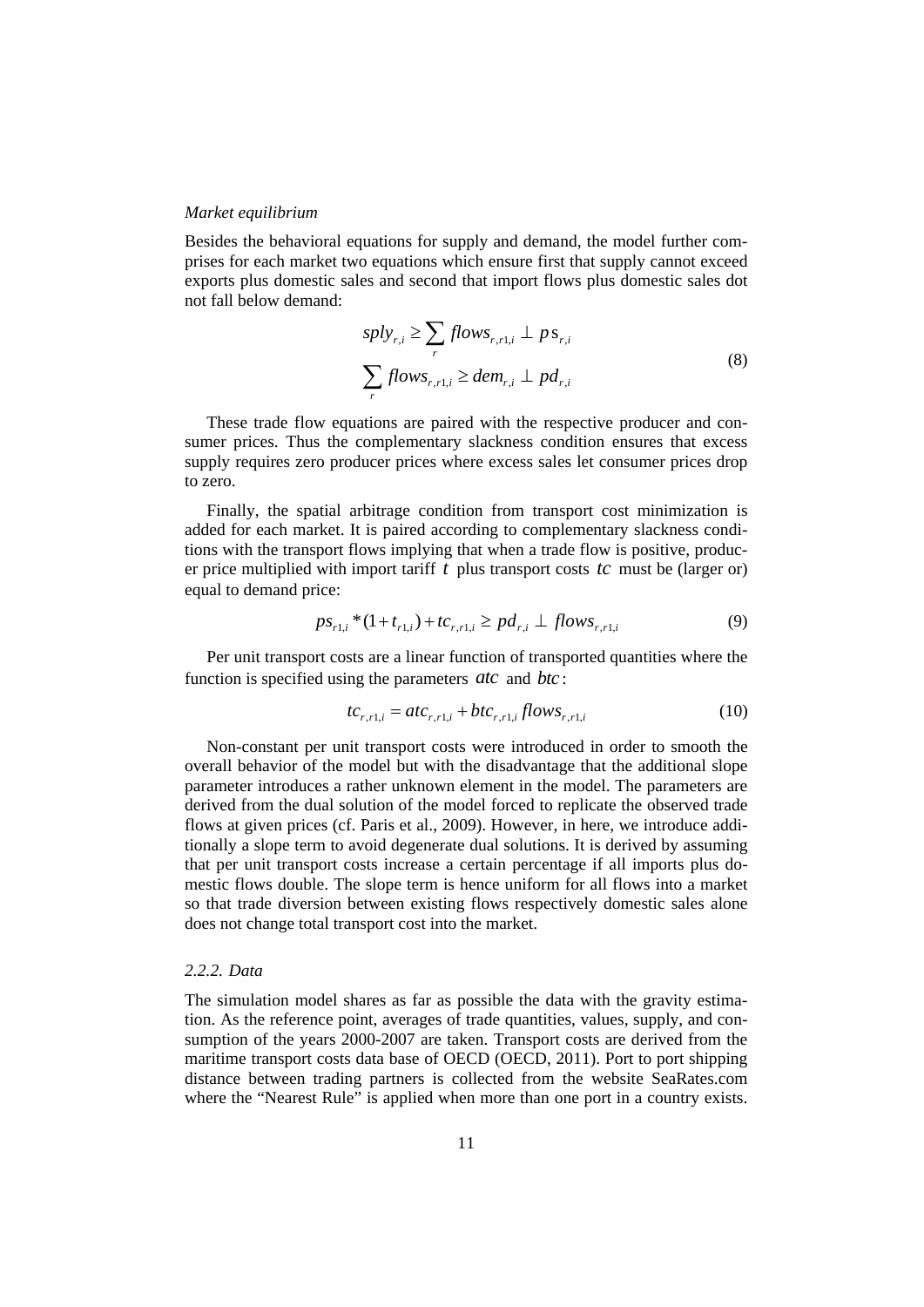In order to come up with average transport costs from country to country, several steps need to be performed as outlined in Zhao (2011). Import tariffs for poultry meat result from the Common Agricultural Policy Regional Impact (CAPRI) global multi-commodity model (Britz and Witzke 2008).

For the data to be used in an economic simulation model, the first order conditions from welfare maximization must hold at the calibration point. Accordingly, similar to the construction of data sets for global Computable General Equilibrium models (Narayanan and Walsmley, 2008), we first calculated a closed, complete, and consistent set of quantity and price data for our products and regions in the simulation model that is based on the available raw data information.

#### *2.2.3. Model parameters and parameter uncertainty*

Parameters for both the supply and demand system are chosen such as to recover given point elasticities of quantities and prices at the calibration point. However, given standard constraints from microeconomic theory even flexible functional forms as the ones chosen in the model cannot recover any set of given point elasticities from the data. Accordingly, parameter calibration is based on constraint optimization which chooses the set of parameters minimizing the differences between point elasticities calculated from current parameters and given point elasticities, while calibrating the behavioral functions to given prices and quantities and theory consistent microeconomic constraints. The choice of functional form and code for parameter calibration were based on the experiences gained with the CAPRI global multi-commodity model. Further details on the parameter calibration can be found in the CAPRI documentation (Britz and Witzke 2008, pp. 92-93).

For all countries, the following parameters are unknown or proxies from other studies: Supply and demand elasticities differentiated for cooked and uncooked poultry meat, impact of increased infection risk on supply, and slope parameter of the transport costs. We address this parameter uncertainty using Monte Carlo techniques following Abler et al. (1999) and Gilbert (2003). This is done by drawing 1000 random sets of parameter values from a uniform distribution assuming that the parameters vary simultaneously and independently. Next, for each draw, the behavioral functions are re-calibrated against the drawn parameters and the model is solved. Given that we treat the exogenous parameters as random, all model results subsequently are also random. The resulting changes in quantities, prices, and resulting welfare measures for each draw are stored. Each outcome is an independent observation from which we estimate the expected outcome (mean value), sensitivity of that outcome (standard deviation) and significance (t-value) of each outcome variable.

For the demand elasticities, we draw own price elasticities from a uniform distribution of  $-0.5^*$ u[0,2] and cross price elasticities from  $+0.25^*$ u[0,2]. Similar, on the supply side, we draw from  $+1^*u[0.2]$  for own and  $-0.5^*u[0.2]$  for cross-price elasticities. The risk shift parameter is drawn from "20% of the production quanti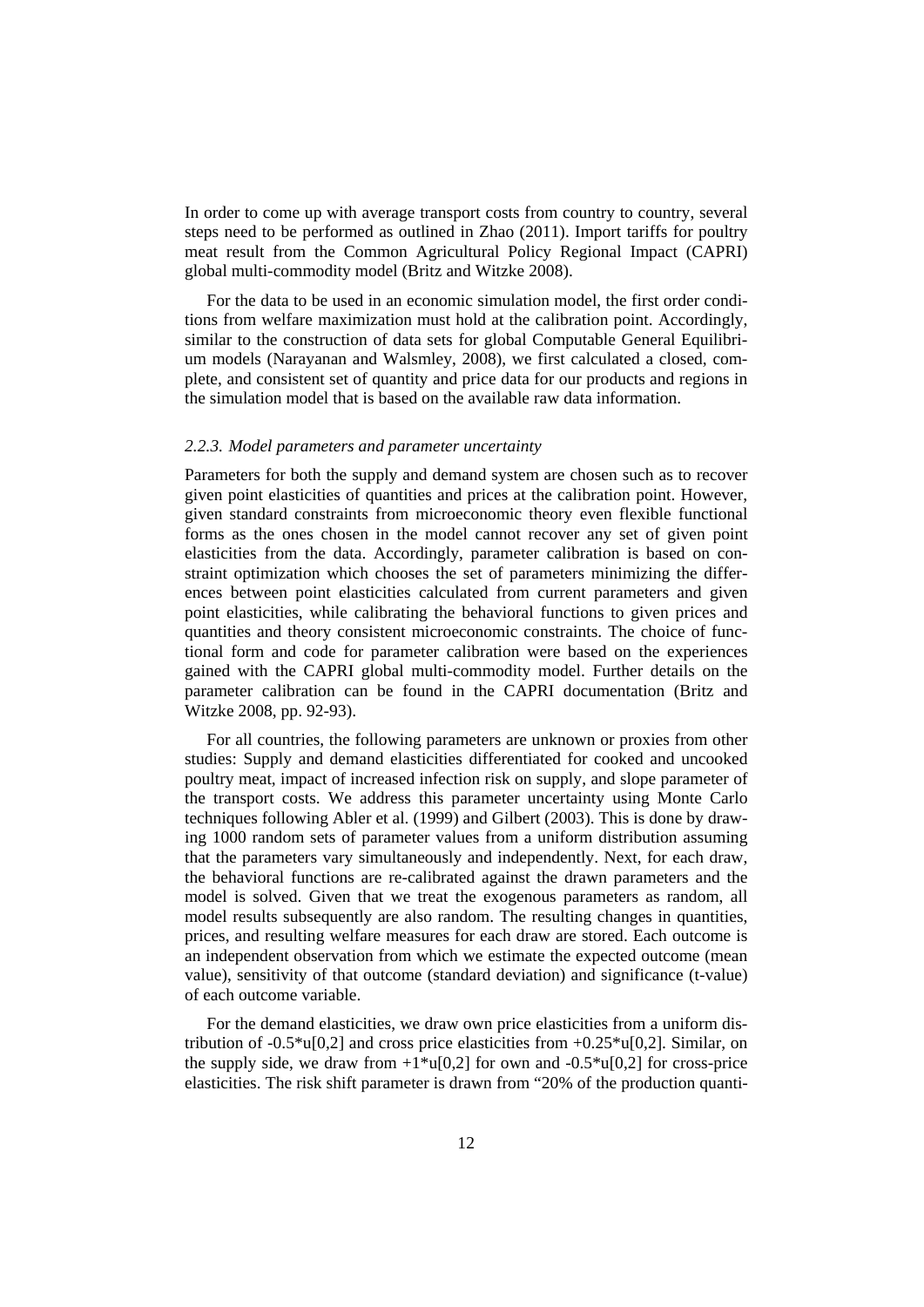ties" \*u[0,2] divided by share of infected stock for HPAI producers. That means that the worst case modeled would be a 40% loss of the production if any marketed quantities have the AI high status. The increase in per unit transport costs are also randomly drawn assuming a "0.1% increase for the double of the lowest transport costs"  $*$  u[0,20]. The means for the parameters are hence:  $-0.5$  for own and +0.25 for cross price demand elasticities, +1 for own and -0.5 for cross price supply elasticities, and 0.1% in increase in per unit transport cost if the trade flow doubles.

#### *2.2.4. Avian influenza policy scenario definitions*

Whereas the gravity approach evaluates ex-post the trade impact of import bans and principle of regionalization, the spatial simulation model quantifies the welfare effects related to the introduction of import bans. Given the policy discussion about the justification of import bans, two scenarios are implemented:

- 1. "Drastic scenario": Introduction of an import ban by FAI countries for *cooked and uncooked* meat from HPAI and LPAI countries and by LPAI countries for imports from HPAI countries.
- 2. "Realistic scenario": Introduction of import ban for *uncooked meat from HPAI countries only* by FAI and LPAI countries.

Missing data at the sub-national level (production, consumption, trade, AI status) do not allow modeling the principle of regionalization.

#### **3 Results**

#### *3.1 Trade flow analysis using a gravity approach*

The following three tables present outcomes of the Heckman-type gravity model. Table 3 provides the results of the selection equation (1). In addition to the variables presented in Table 3, a time dummy variable and exporter and importerspecific fixed effects are included in equation (1). The signs for distance are highly negative for both meat categories suggesting a strong impact of transport costs or a preference of consumers towards domestic or nearby produced meat. The trade partners' economic size of their poultry meat markets does not have a clear positive impact on the probability of bilateral trade, contrary to the prediction of gravity theory. The common language variable has unexpectedly a negative impact for both product groups.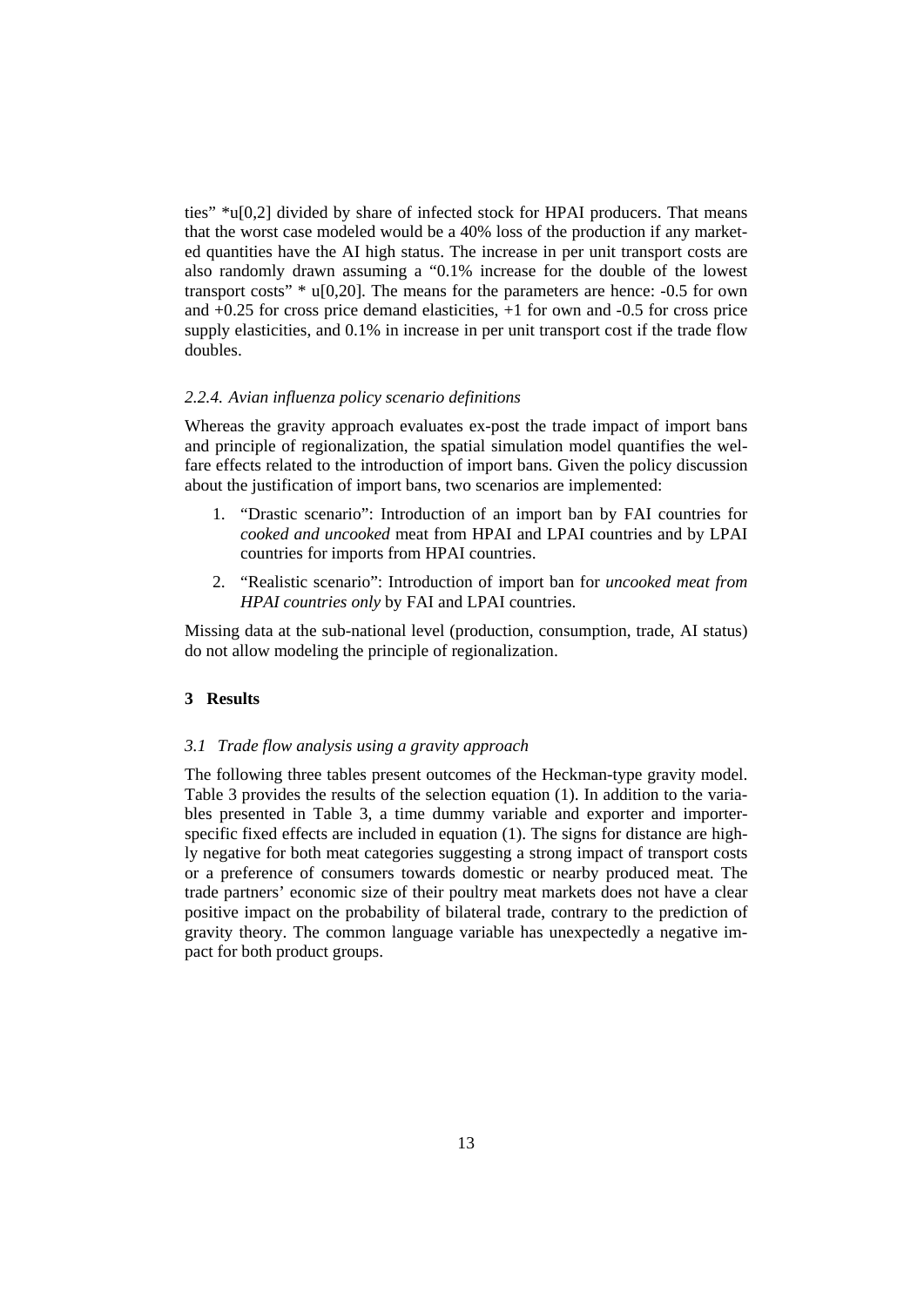|                  |              | Cooked meat       | Uncooked meat |                   |  |  |
|------------------|--------------|-------------------|---------------|-------------------|--|--|
| Control variable | Coefficient  | <i>Std. Error</i> | Coefficient   | <i>Std. Error</i> |  |  |
| Prod ex          | $-6.042$     | 9.140             | $-307.437***$ | 8.958             |  |  |
| Cons im          | 32.314       | 22.599            | $-642.566***$ | 16,685            |  |  |
| <b>Distance</b>  | $-61.265***$ | 5.234             | $-25.514***$  | 9.307             |  |  |
| Ban              | $-1.185$     | 1,091             | $-5.698***$   | 0.353             |  |  |
| Regionalization  | $-4.775*$    | 2.585             | $2.744***$    | 0.311             |  |  |
| Tariff           | $-14.437***$ | 4.9780            | 60.423***     | 5.697             |  |  |
| ComLang          | $-17.535***$ | 1.177             | $-47.629***$  | 0.789             |  |  |
| $n = 144$        |              |                   | $n = 144$     |                   |  |  |

Table 3: Results of the selection equation for cooked and uncooked meat

*Note: (\*), (\*\*), and (\*\*\*) denote significance at 10%, 5%, and 1% level.* 

*Source: Own calculation* 

The sign of the policy variable import ban is negative, but significant only in case of uncooked meat. The difference in magnitude and significance can be explained through the combination of "ban on both meat categories" and "ban on uncooked meat" into one explanatory variable "ban". That means,  $n_{cu} \ge n_u$ , where  $n_{cu}$  is the number of observed bans imposed on cooked and uncooked meat and  $n_{u}$  is the number of observed bans just on uncooked meat. The marginal effects of the ban evaluated at the sample means (cf. Greene (2008), p.775) are -0.383 for cooked and -0.490 for uncooked meat, meaning the ban downsizes the probability of trade for a typical country pair by 38% and 49%, respectively. The policy variable principle of regionalization has an unexpected negative and significant trade impact in case of cooked meat (marginal effect: -0.415), whereas it is, as expected, significantly positive in case of uncooked meat (marginal effect: 0.500). The result for the tariff variable is negative in case of cooked poultry meat, but unexpectedly positive in case of uncooked meat.

Findings of the "outcome" equation are presented in Table 3. Due to the nonlinearity introduced by the term  $\omega_{ijk}$  the model is estimated by non-linear least squares (NLS). Following Helpman et al. (2008), common language is used as excluded variable.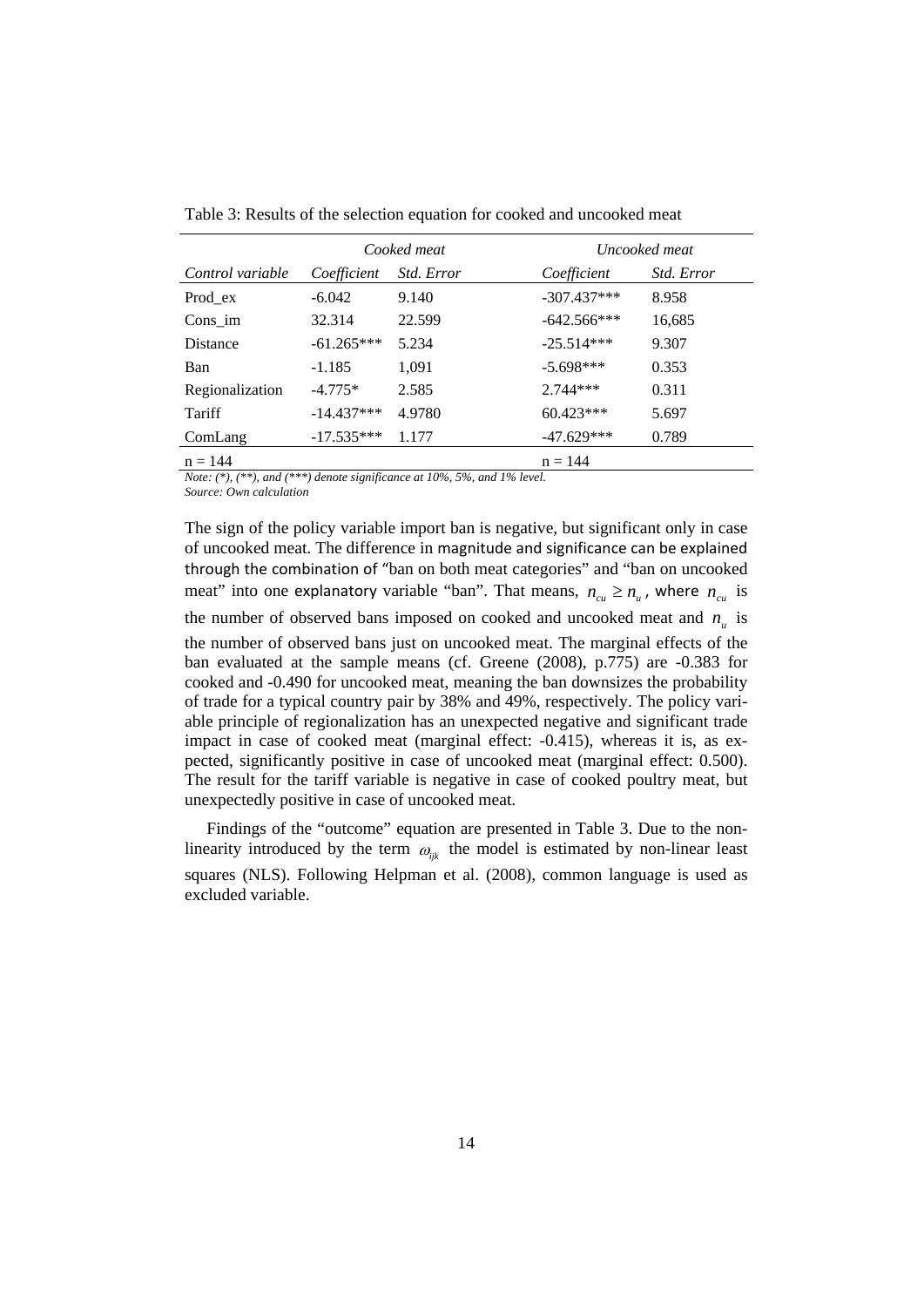| Control variable           |             | Cooked meat        |             | Uncooked meat      |
|----------------------------|-------------|--------------------|-------------|--------------------|
|                            | <b>NLS</b>  | <i>Std. errors</i> | <b>NLS</b>  | <i>Std. errors</i> |
| $ln$ prod_ex               | 14.060***   | 4.440              | 4.420       | 6.541              |
| $ln \mathrm{cons\_im}$     | 27.912***   | 8.889              | 11.909      | 7.530              |
| In distance                | $-4.139***$ | 0.856              | $-2.625**$  | 1.286              |
| Ban                        | $1.692***$  | 0.623              | $-6.046***$ | 1.710              |
| Regionalization            | $-0.551$    | 0.532              | $3.109*$    | 1.736              |
| Tariff                     | 0.393       | 0.720              | $-1.439$    | 0.906              |
| Omega (Firm heterogeneity) | $1.127***$  | 0.396              | 0.872       | 0.656              |
| Lambda (Sample selection)  | $-3.988***$ | 0.910              | $-7.652***$ | 2.030              |
|                            |             |                    |             |                    |

Table 4: Results of the selection equation for cooked and uncooked meat

#### $n = 126$

*Note: (\*), (\*\*), and (\*\*\*) denote significance at 10 per cent, 5 per cent, and 1 per cent level. Source: Gravity model.* 

In case of cooked poultry meat the outcome equation yields the expected estimates for the production, consumption, and distance variables as can be seen in column 1. The outcome of the import ban variable is positive, but the regionalization variable has a negative but not significant result. Interpreting the ban variable in terms of marginal effects, a situation with a ban increases trade of uncooked meat more than five times in comparison to a situation without a ban. This result remains robust across various specifications. Substantial shift effects in trade from uncooked meat to cooked meat after establishing a ban may play a role in understanding this result. As in Helpman et al. (2008), firm level heterogeneity shows a positive trade impact, whereas the sample selection estimate is significantly negative.

The outcome for uncooked meat presented in column 3 mirrors our expectations for the regulatory policy variables. Production, consumption, and distance variables show the expected signs, though only the distance variable is statistically significant. The ban shows a negative sign whereas the regionalization variable is positive; both variables statistically significant. Interpreting the two policy variables, a situation with a ban reduces trade in uncooked meat by nearly 100 per cent in comparison to a situation without a ban. Installing instead the regionalization principle augments trade more than 22 times compared to a ban indicating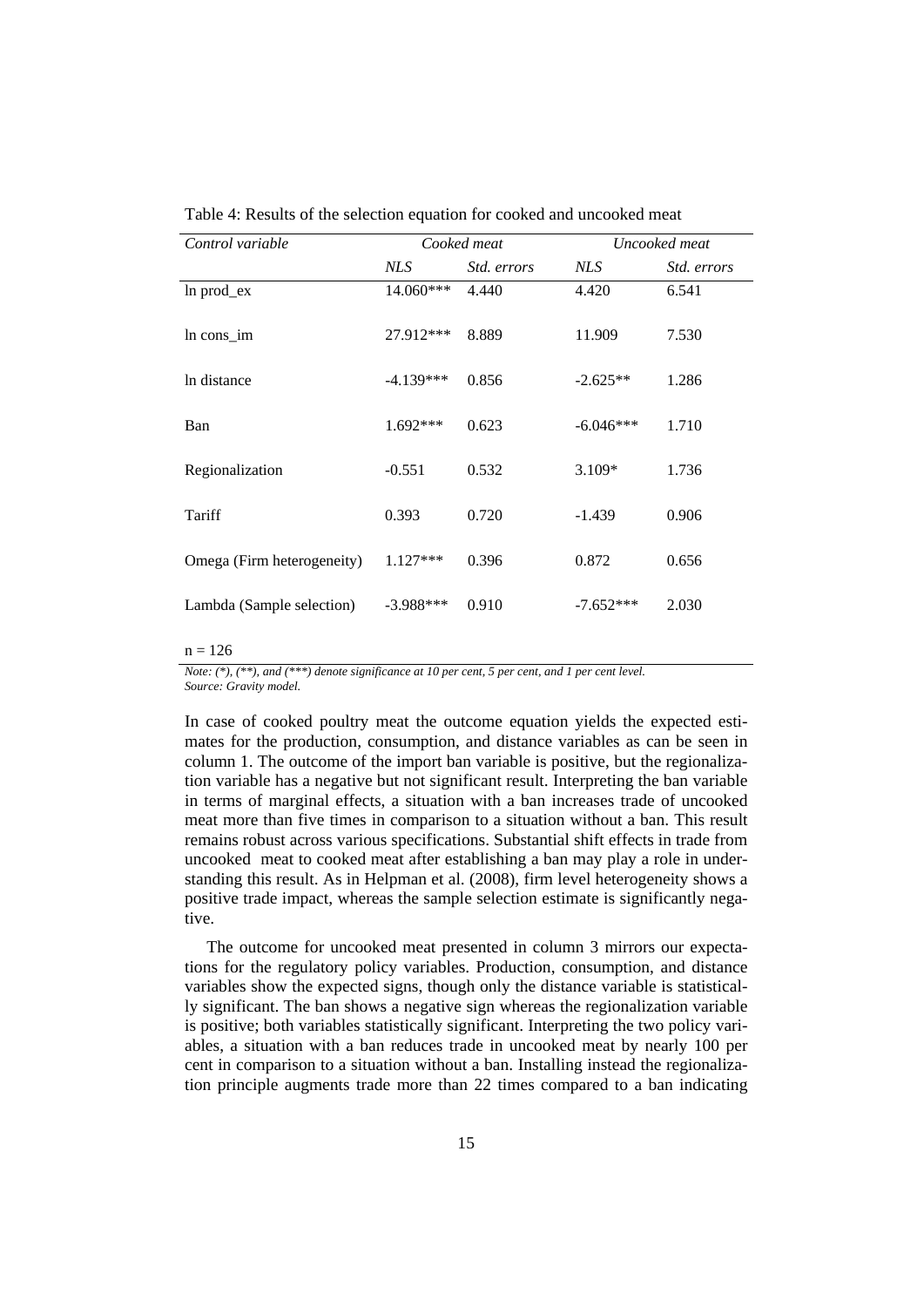that the international approach to allow imports from AI free zones within a country is very successful. Results of the variables tariff and firm level heterogeneity are not significant, whereas sample selection again shows a significant negative trade impact.

Marginal net effects for the sum of cooked and uncooked meat are driven by the results for uncooked meat as trade of cooked meat represents only about 5% of total traded meat quantities (in value) in our sample. Calculating the net marginal effect, overall meat trade is reduced by about 22 per cent in case of an import ban whereas an implementation of the principle of regionalization increases overall trade flows significantly. In case of the ban, the positive marginal effect for cooked meat offsets a large amount of the trade reductions estimated for uncooked meat.

#### *3.2 Welfare analysis using a spatial simulation model*

As explained before, all results presented here are the mean value of 1000 simulation runs of one specific scenario. The introduction of import bans is globally welfare<sup>8</sup> decreasing in both scenarios (Table 4). Equally, in both scenarios, production is slightly shifted from uncooked to cooked meat with associated changes in demand and prices (Table 5). On world level, quantity weighted average producer prices for uncooked meat decrease, also due to cost savings in countries with reduced infection risk, whereas consumer prices increase as a result of increasing average per unit trade costs due to trade diversion effects. Globally, exports of uncooked meat are reduced whereas exports of cooked meat increase. Largest absolute welfare losses are recorded in the aggregate of the rest of the world (ROW) countries which also represent the largest market with about 43 per cent of world consumption.

Overall, in the realistic scenario, welfare losses due to the imposed trade ban for uncooked meat occur in all HPAI and FAI countries whereas LPAI countries show welfare gains with the exception of ROW. These welfare reductions in FAI and HPAI countries mostly result from losses in producer profits provoked by trade diversion effects in uncooked (Table 6) and cooked meat (Table 7). As HPAI countries can no longer sell uncooked meat abroad, they increase domestic sales (e.g. Germany +1.7 per cent) and trade more among each other (e.g. Germany to China, or China to Russia) so that FAI countries lose important export destinations (e.g. Brazil to Germany -70 per cent). In HPAI countries, the increased pressure on domestic markets leads to lower producer and consumer prices for uncooked meat which induce some production reductions. At the same time, production and exports of cooked meat slightly increases in these countries whereas demand goes down as prices decrease.

 $\overline{\phantom{a}}$ 

 $8$  The supply side is split up into production of meat and transporting and marketing. The sum of their marginal costs determines consumer prices. The welfare calculation accounts for the effects of the three representative agents (producers, transporting, and consumers).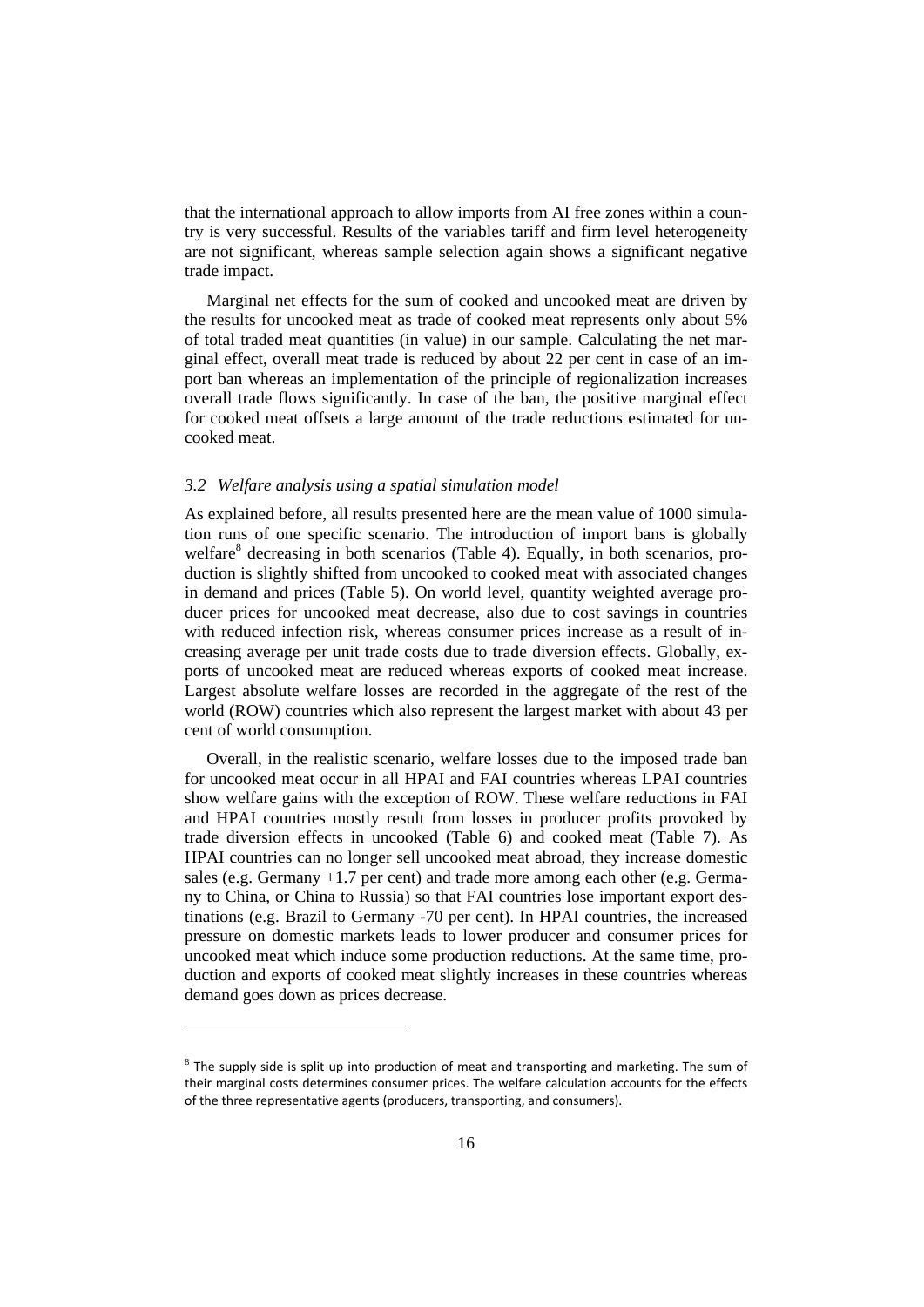Export oriented FAI countries cannot benefit from AI risk reduction due to an import ban as their imports of uncooked meat from infected countries are negligible whereas their exports into LPAI and HPAI markets now compete with bandisplaced products. The Netherlands suffer losses as increased domestic sales in Germany and Russia at lower marginal production costs replace Dutch r exports so that they have to export to new destinations (ROW) at lower prices. A similar situation occurs for Brazil, where larger exports to Japan and ROW cannot compensate for the losses in the German, French, and Russian export market. Overall, in both countries, production of uncooked meat decreases and cannot be offset by low, but, positive developments in the production and export of cooked meat.

Contrary to producers in FAI countries, producers in LPAI countries benefit in this scenario (except for ROW). These gains mostly result from changes in producer rent. The export oriented US can slightly increase its overall exports of uncooked meat (mainly to Japan and ROW) whereas for the more import oriented Japan (and ROW) this increase in agricultural profits results mostly from a slight increase in production in conjunction with higher domestic prices.

ROW is a net importer for both types of meat, uncooked meat being the more important type in the market. Due to the assumption that ROW is a LPAI country, it loses all imports of uncooked meat from Russia, China, and Germany, representing 80 per cent of the baseline imports. The imports are partially replaced by increased imports from HPAI free countries and domestic sales while marginal production costs increase both domestically and in the non-HPAI countries. The resulting increase in profits cannot offset the loss of consumer welfare due to higher prices.

The higher domestic prices for both types of meat in Japan and ROW lead to a negative effect on consumer welfare which subsequently explains the overall negative welfare effect for ROW. Consumers in all other countries benefit from lower domestic prices for the more important commodity of uncooked meat as the bans together with the trade diversion effects imply higher supply on domestic markets and thus decreased domestic prices.<sup>9</sup>

In the drastic scenario we observe somewhat stronger welfare changes where the direction and disaggregated effects for agricultural producers and consumers are comparable to the realistic scenario. The difference is that FAI countries also ban uncooked meat originating from LPAI countries and that cooked meat produced in HPAI countries is globally banned by countries with a lower risk status. The effect of cooked meat is reflected in the fact that now HPAI countries also record losses in the production of this type of meat and that they start to trade cooked meat more intensively among each other. Given the already described effect of increased domestic supply when a ban is introduced, also this additional ban of uncooked LPAI meat hurt FAI countries, as their exports are again dis-

l

 $9$  The reader is however reminded that our findings are based on the assumption that consumers' utility is not affected directly by the perceived protection delivered by a ban.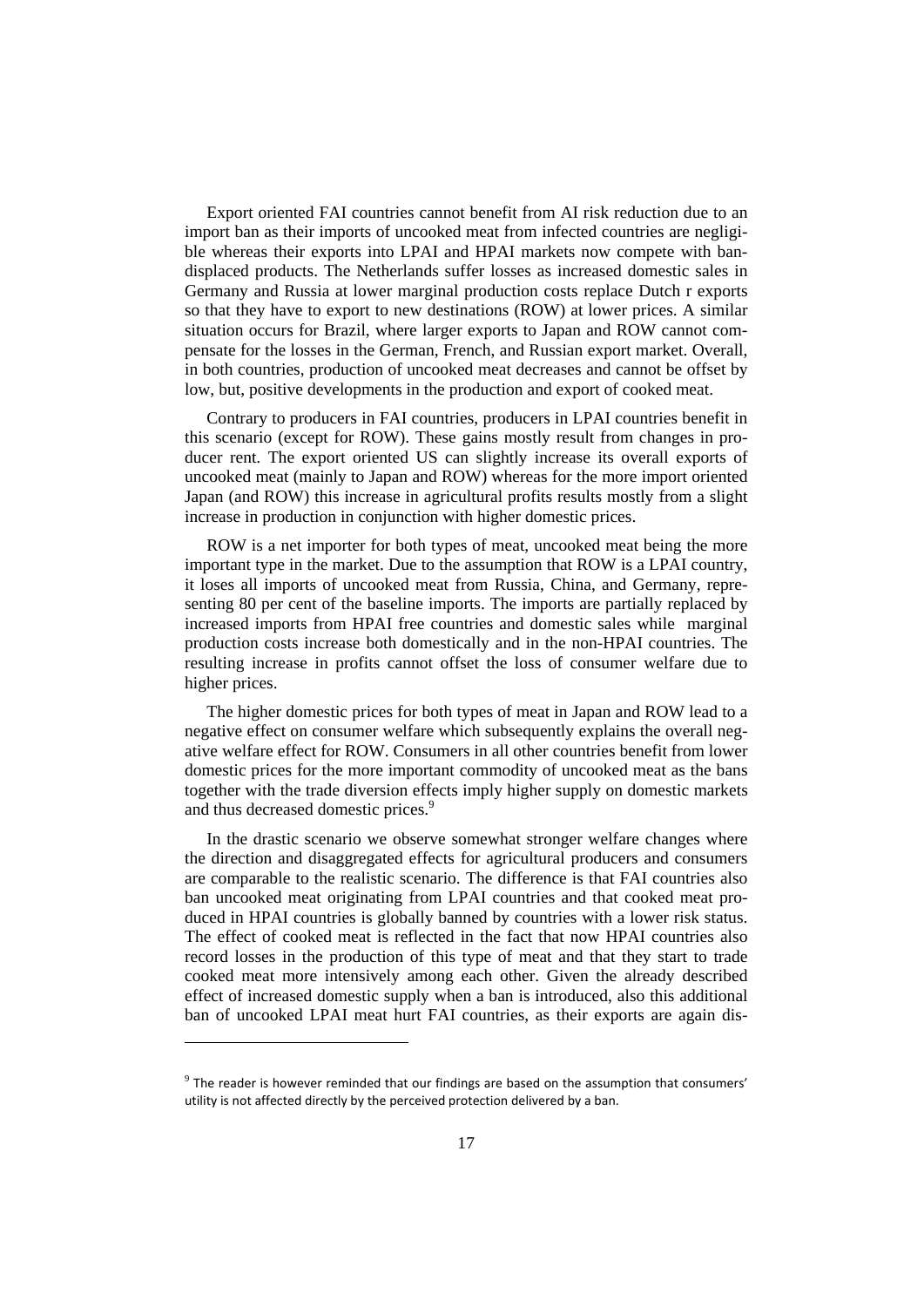placed from these markets. Thus, in the drastic scenario, overall, the FAI countries Brazil and the Netherlands decrease exports instead of being able to capture new export markets because of their AI risk free status.

Overall, the results show that AI risk transmission reduction via trade bans of commercially produced products comes at the costs of significant reorganization of trade flows between exporting and importing countries. Not only countries directly targeted by the ban record changes in the trade structure, but also countries free of AI are affected through competition with ban-displaced products.

|                    |                  |           | Realistic scenario |                           |           |  |  |  |  |  |
|--------------------|------------------|-----------|--------------------|---------------------------|-----------|--|--|--|--|--|
|                    | AI status        | Sum       | Money<br>Metric    | <b>Transport</b><br>costs | Profits   |  |  |  |  |  |
| World              |                  | $-224.87$ | $-296.18$          | 78.60                     | $-7.29$   |  |  |  |  |  |
| <b>Netherlands</b> | <b>FAI</b>       | $-1.67$   | 0.46               | $-0.81$                   | $-1.32$   |  |  |  |  |  |
| <b>Brazil</b>      | FAI              | $-3.11$   | 15.08              | $-0.11$                   | $-18.08$  |  |  |  |  |  |
| Germany            | <b>HPAI</b>      | $-15.08$  | 8.94               | 5.90                      | $-29.92$  |  |  |  |  |  |
| France             | <b>HPAI</b>      | $-8.91$   | 17.35              | $-1.46$                   | $-24.79$  |  |  |  |  |  |
| China              | <b>HPAI</b>      | $-59.06$  | 122.25             | 8.58                      | $-189.90$ |  |  |  |  |  |
| Russia             | <b>HPAI</b>      | $-4.44$   | 21.37              | 25.84                     | $-51.66$  |  |  |  |  |  |
| <b>USA</b>         | <b>LPAI</b>      | 18.54     | 4.41               | $-1.95$                   | 16.08     |  |  |  |  |  |
| Japan              | <b>LPAI</b>      | 15.22     | $-6.90$            | $-7.10$                   | 29.22     |  |  |  |  |  |
| <b>ROW</b>         | LPAI             | $-166.36$ | $-479.14$          | 49.70                     | 263.08    |  |  |  |  |  |
|                    | Drastic scenario |           |                    |                           |           |  |  |  |  |  |
|                    | AI status        | Sum       | Money              | Transport                 | Profits   |  |  |  |  |  |
|                    |                  |           | Metric             | costs                     |           |  |  |  |  |  |
| World              |                  | $-282.16$ | $-356.79$          | 85.90                     | $-11.27$  |  |  |  |  |  |
| Netherlands        | <b>FAI</b>       | $-1.46$   | 0.04               | $-1.42$                   | $-0.08$   |  |  |  |  |  |
| <b>Brazil</b>      | <b>FAI</b>       | $-1.65$   | 12.82              | $-0.06$                   | $-14.40$  |  |  |  |  |  |
| Germany            | <b>HPAI</b>      | $-30.88$  | 43.61              | $-0.01$                   | $-74.48$  |  |  |  |  |  |
| France             | <b>HPAI</b>      | $-30.50$  | 45.30              | $-5.44$                   | $-70.36$  |  |  |  |  |  |
| China              | <b>HPAI</b>      | $-86.25$  | 167.36             | 16.94                     | $-270.55$ |  |  |  |  |  |
| Russia             | <b>HPAI</b>      | $-17.33$  | 33.82              | 15.18                     | $-66.34$  |  |  |  |  |  |
| <b>USA</b>         | <b>LPAI</b>      | 29.71     | $-23.84$           | $-2.68$                   | 56.22     |  |  |  |  |  |
| Japan              | <b>LPAI</b>      | 28.65     | -13.84             | 5.83                      | 36.66     |  |  |  |  |  |
| <b>ROW</b>         | <b>LPAI</b>      | $-172.45$ | $-622.06$          | 57.56                     | 39.04     |  |  |  |  |  |

Table 5: Mean absolute welfare changes compared to baseline situation (Million Euro)

*Source: Simulation model.*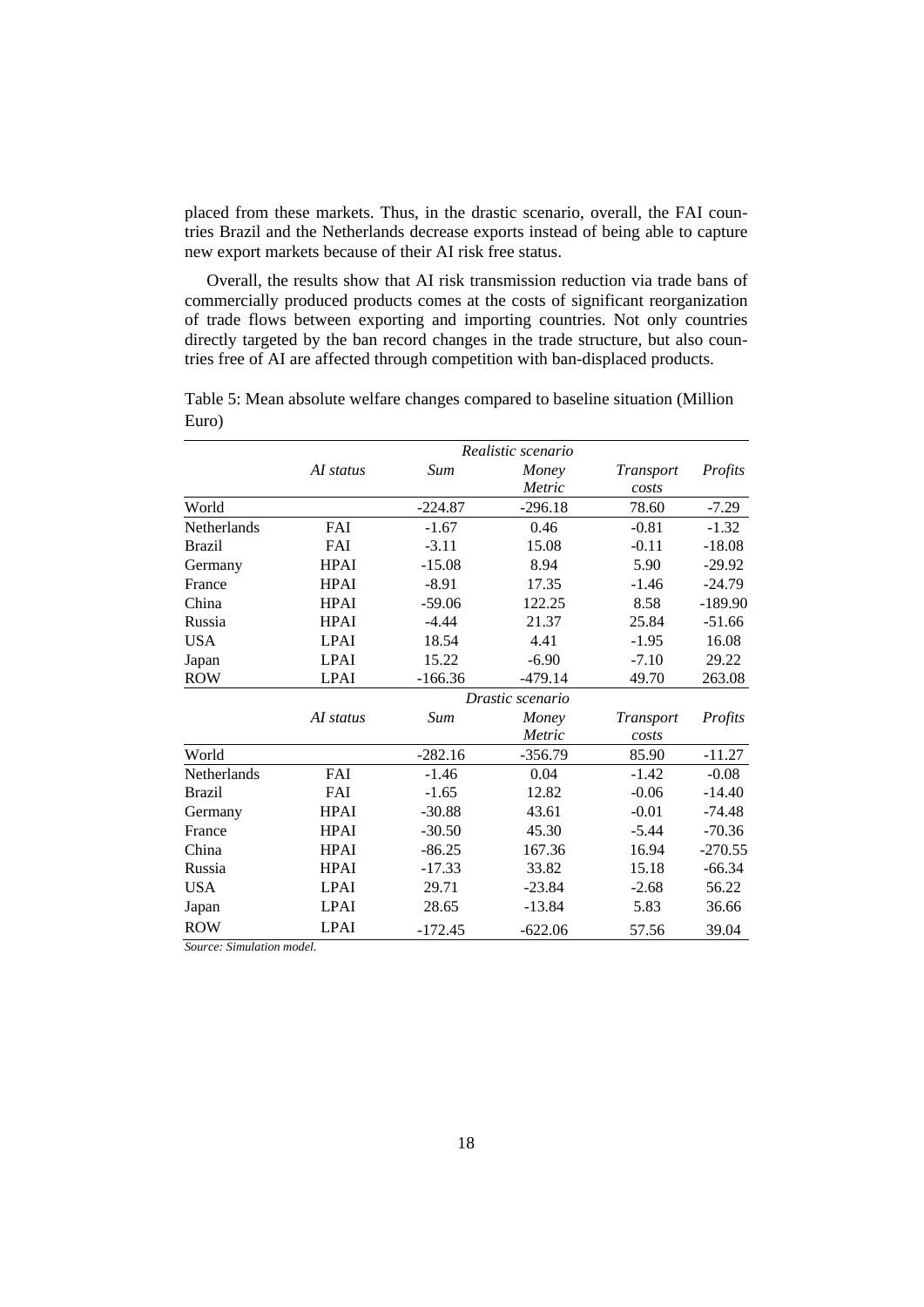|                 |     |                                 |              |                   | Realistic scenario |                                   |                   |                   | Drastic scenario |                                                                |
|-----------------|-----|---------------------------------|--------------|-------------------|--------------------|-----------------------------------|-------------------|-------------------|------------------|----------------------------------------------------------------|
| Country         | AI  | Type                            |              | Supply Demand     |                    | Price $\lceil \epsilon/kg \rceil$ |                   | Supply Demand     |                  | Price $\lceil \epsilon/kg \rceil$                              |
|                 |     | status of meat                  |              |                   |                    |                                   |                   |                   |                  |                                                                |
|                 |     |                                 | [1000 t]     |                   |                    |                                   |                   |                   |                  | [1000 t] Producer Consumer [1000 t] [1000 t] Producer Consumer |
| World           |     | Uncooked 61,797.6 61,797.6      |              |                   | 1.0                | 1.1                               |                   | 61,804.9 61,804.9 | 1.0              | 1.1                                                            |
|                 |     |                                 | $-0.2$       | $-0.2$            | $-0.3$             | 0.4                               | $-0.1$            | $-0.1$            | $-0.3$           | 0.4                                                            |
|                 |     | Cooked                          |              | 12,963.3 12,963.3 | 2.0                | 2.1                               |                   | 12,953.1 12,953.1 | 2.0              | 2.1                                                            |
|                 |     |                                 | 0.2          | 0.2               | 0.2                | 0.2                               | 0.1               | 0.1               | 0.2              | 0.4                                                            |
| Netherlands FAI |     | Uncooked                        | 597.7        | 219.8             | 1.0                | 1.1                               | 597.4             | 219.9             | 1.0              | 1.1                                                            |
|                 |     |                                 | $-0.3$       | 0.2               | $-0.3$             | $-0.3$                            | $-0.4$            | 0.2               | $-0.3$           | $-0.2$                                                         |
|                 |     | Cooked                          | 78.0         | 49.8              | 1.9                | 2.2                               | 78.5              | 49.7              | 1.9              | 2.3                                                            |
|                 |     |                                 | 0.4          | $-0.2$            | 0.2                | 0.2                               | 0.9               | $-0.3$            | 0.7              | 0.5                                                            |
| <b>Brazil</b>   | FAI | Uncooked 7,014.9                |              | 5,608.5           | 1.0                | 1.1                               | 7,014.1           | 5,608.4           | 1.0              | 1.1                                                            |
|                 |     |                                 | $-0.3$       | 0.1               | $-0.3$             | $-0.3$                            | $-0.3$            | 0.1               | $-0.3$           | $-0.2$                                                         |
|                 |     | Cooked                          | 400.5        | 254.3             | 2.0                | 2.2                               | 401.8             | 254.0             | 2.0              | 2.2                                                            |
|                 |     |                                 | 0.3          | $-0.1$            | 0.2                | 0.1                               | 0.6               | $-0.3$            | 0.5              | 0.4                                                            |
| Germany         |     | <b>HPAI Uncooked</b>            | 665.4        | 1,011.9           | 1.0                | 1.1                               | 675.9             | 1,004.6           | 1.0              | 1.1                                                            |
|                 |     |                                 | -4.5         | 0.5               | -1.1               | $-0.9$                            | $-3.0$            | $-0.2$            | -1.2             | $-0.9$                                                         |
|                 |     | Cooked                          | 222.7        | 251.3             | 1.9                | 2.2                               | 206.2             | 259.7             | 1.8              | 2.1                                                            |
|                 |     |                                 | 0.7          | $-0.3$            | 0.2                | 0.2                               | $-6.8$            | 3.0               | $-6.6$           | $-5.8$                                                         |
| France          |     | HPAI Uncooked 1,561.8           |              | 1,363.4           | 1.0                | 1.1                               | 1,573.9           | 1,357.8           | 1.0              | 1.1                                                            |
|                 |     |                                 | -1.6         | 0.7               | $-0.9$             | $-1.2$                            | $-0.8$            | 0.2               | $-1.0$           | $-1.3$                                                         |
|                 |     | Cooked                          | 244.4        | 198.1             | 2.0                | 2.2                               | 228.1             | 204.8             | 1.9              | 2.1                                                            |
|                 |     |                                 | 0.6          | $-0.4$            | 0.2                | 0.2                               | $-6.1$            | 3.0               | $-6.0$           | $-5.8$                                                         |
| China           |     | HPAI Uncooked 12,947.1 13,563.1 |              |                   | 1.0                | 1.1                               |                   | 12,954.7 13,559.4 | 1.0              | 1.1                                                            |
|                 |     |                                 | $-1.4$       | 0.4               | -1.2               | $-0.8$                            | $-1.4$            | 0.4               | -1.3             | $-0.9$                                                         |
|                 |     | Cooked                          | 356.0        | 272.3             | 2.0                | 2.2                               | 330.7             | 281.4             | 1.9              | 2.1                                                            |
|                 |     |                                 | 0.7          | $-0.3$            | 0.2                | 0.2                               | $-6.5$            | 3.0               | $-6.4$           | $-5.7$                                                         |
| Russia          |     | HPAI Uncooked 1,058.1           |              | 2,430.1           | 0.9                | 1.1                               | 1,059.2           | 2,428.4           | 0.9              | 1.1                                                            |
|                 |     |                                 | -4.9         | 0.4               | $-2.3$             | $-0.8$                            | $-4.8$            | 0.3               | $-2.4$           | $-0.8$                                                         |
|                 |     | Cooked                          | 66.9         | 78.4              | 1.9                | 2.2                               | 62.1              | 81.2              | 1.8              | 2.1                                                            |
|                 |     |                                 | 1.2          | $-0.3$            | 0.2                | 0.2                               | $-6.1$            | 3.3               | $-6.5$           | -6.1                                                           |
| <b>USA</b>      |     | LPAI Uncooked 14,623.3 13,387.7 |              |                   | 1.0                | 1.1                               |                   | 14,612.4 13,391.4 | 1.0              | 1.1                                                            |
|                 |     | Cooked                          | 0.0          | 0.1<br>2,262.6    | 0.0                | $-0.1$<br>2.2                     | $-0.1$<br>2,271.7 | 0.1<br>2,257.0    | 0.0              | $-0.1$<br>2.2                                                  |
|                 |     |                                 | 2,257.9      |                   | 2.0                |                                   |                   |                   | 2.0              |                                                                |
|                 |     | LPAI Uncooked                   | 0.2<br>995.0 | $-0.1$<br>1,585.2 | 0.2<br>1.0         | 0.2<br>1.1                        | 0.8<br>993.7      | $-0.4$<br>1,586.5 | 0.7<br>1.0       | 0.6<br>1.1                                                     |
| Japan           |     |                                 | 2.5          |                   |                    |                                   | 2.4               |                   |                  |                                                                |
|                 |     | Cooked                          | 307.5        | $-0.1$<br>397.0   | 1.0<br>1.9         | 0.3<br>2.2                        | 310.1             | 0.0<br>395.4      | 1.1<br>1.9       | 0.3<br>2.3                                                     |
|                 |     |                                 | $-0.2$       | 0.0               | 0.2                | 0.2                               | 0.6               | $-0.4$            | 1.0              | 0.9                                                            |
| <b>ROW</b>      |     | LPAI Uncooked 22,334.2 22,627.9 |              |                   | 1.0                | 1.1                               |                   | 22,323.5 22,648.4 | 1.0              | 1.1                                                            |
|                 |     |                                 | 0.9          | $-0.8$            | 0.2                | 1.8                               | 0.8               | $-0.7$            | 0.3              | 1.9                                                            |
|                 |     | Cooked                          | 9,029.3      | 9,199.4           | 2.0                | 2.1                               | 9,064.1           | 9,169.9           | 2.0              | 2.1                                                            |
|                 |     |                                 | 0.1          | 0.3               | 0.2                | 0.2                               | 0.5               | 0.0               | 0.6              | 0.9                                                            |
|                 |     |                                 |              |                   |                    |                                   |                   |                   |                  |                                                                |

Table 6: Mean supply and demand quantities and mean prices

*Note: Per cent change to baseline in italic below each value.* 

*Source: Simulation model.*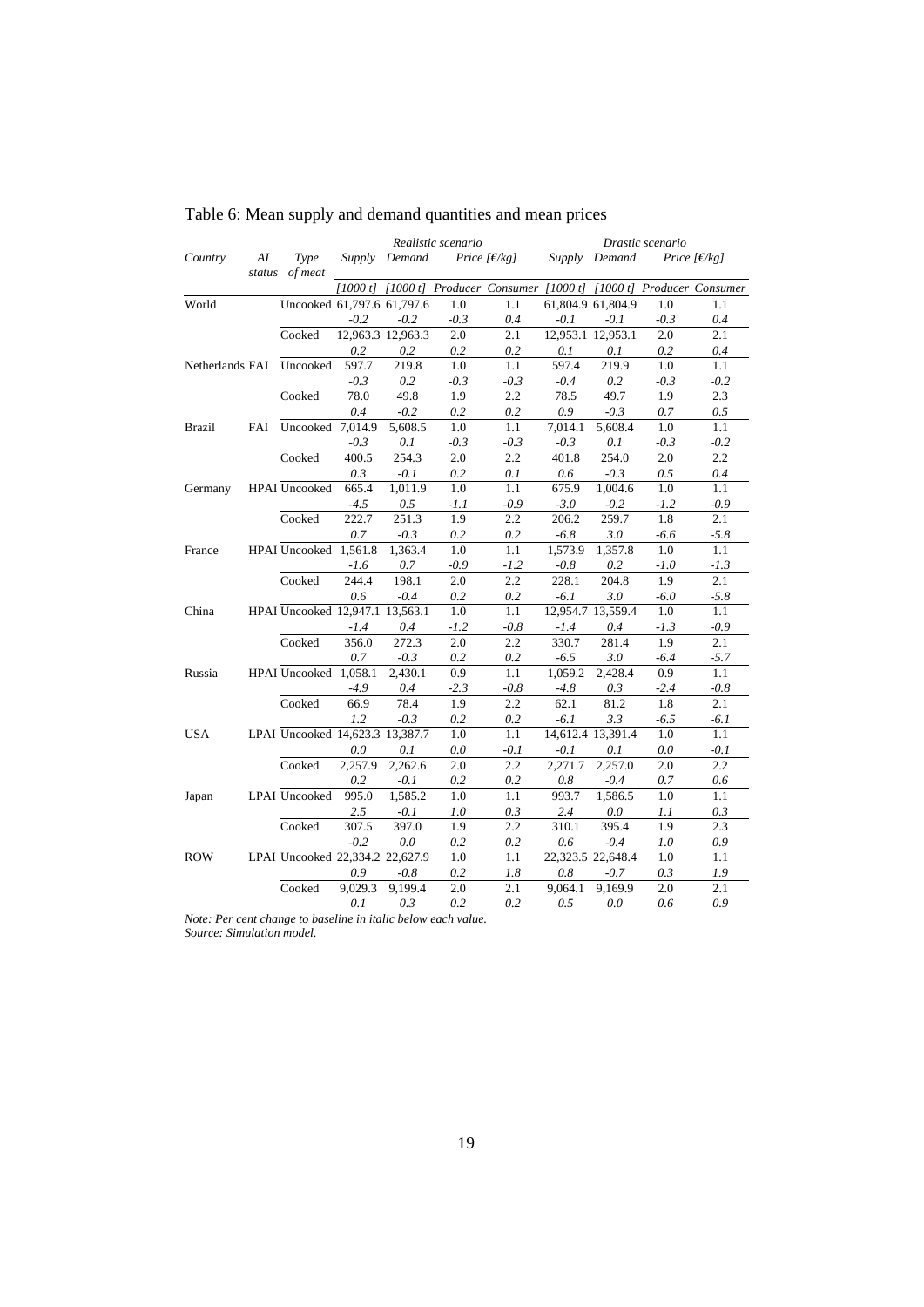|             |             |             | Realistic scenario<br>Exporter |             |          |             |             |          |             |             |  |
|-------------|-------------|-------------|--------------------------------|-------------|----------|-------------|-------------|----------|-------------|-------------|--|
|             |             | Netherlands | Brazil                         | Germany     | France   | China       | Russia      | USA      | Japan       | <b>ROW</b>  |  |
| Importer    | AI status   | FAI         | <b>FAI</b>                     | <b>HPAI</b> | HPAI     | <b>HPAI</b> | <b>HPAI</b> | LPAI     | <b>LPAI</b> | <b>LPAI</b> |  |
| Netherlands | FAI         | 141.5       | 74.3                           | 0.0         | 0.0      | 0.0         | 0.0         | 2.6      | 0.0         | 1.5         |  |
|             |             | $-2.5$      | $-0.1$                         | 0.0         | 0.0      | 0.0         | 0.0         | inf      | 0.0         | inf         |  |
| Brazil      | FAI         | 6.5         | 5,599.6                        | 0.0         | 0.0      | 0.0         | 0.0         | 0.9      | 0.0         | 1.4         |  |
|             |             | inf         | 0.0                            | 0.0         | 0.0      | 0.0         | 0.0         | inf      | 0.0         | inf         |  |
| Germany     | <b>HPAI</b> | 233.1       | 27.8                           | 480.7       | 106.6    | 15.1        | 148.5       | 0.2      | 0.0         | 0.0         |  |
|             |             | $-29.9$     | $-70.2$                        | 1.7         | $-1.0$   | inf         | inf         | $-78.0$  | 0.0         | 0.0         |  |
| France      | HPAI        | 1.2         | 0.0                            | 3.0         | 1,259.7  | 7.4         | 92.1        | 0.0      | 0.0         | 0.0         |  |
|             |             | $-96.6$     | $-99.7$                        | inf         | $-3.8$   | inf         | inf         | $-100.0$ | 0.0         | $-100.0$    |  |
| China       | <b>HPAI</b> | 1.0         | 61.4                           | 38.6        | 22.9     | 12,857.6    | 178.8       | 402.8    | 0.0         | 0.0         |  |
|             |             | $-88.5$     | $-53.6$                        | inf         | 366.8    | 0.2         | inf         | $-24.1$  | 0.0         | 0.0         |  |
| Russia      | <b>HPAI</b> | 20.4        | 360.8                          | 143.1       | 172.6    | 66.9        | 638.8       | 1,027.3  | 0.0         | 0.0         |  |
|             |             | $-73.7$     | $-22.0$                        | 37.7        | 7.0      | 724.9       | 47.5        | $-12.5$  | 0.0         | 0.0         |  |
| <b>USA</b>  | LPAI        | 30.2        | 31.0                           | 0.0         | 0.0      | 0.0         | 0.0         | 12,823.8 | 0.1         | 502.6       |  |
|             |             | inf         | inf                            | 0.0         | 0.0      | 0.0         | 0.0         | $-0.1$   | 0.0         | $-6.9$      |  |
|             |             | 40.1        | 738.0                          | 0.0         | 0.0      | 0.0         | 0.0         | 116.2    | 682.0       | 8.8         |  |
| Japan       | LPAI        | inf         | 11.7                           | $-100.0$    | $-100.0$ | $-100.0$    | 0.0         | 47.9     | $-9.5$      | inf         |  |
|             |             | 123.7       | 121.9                          | 0.0         | 0.0      | 0.0         | 0.0         | 249.5    | 313.0       | 21,819.8    |  |
| <b>ROW</b>  | LPAI        | inf         | inf                            | $-100.0$    | 0.0      | $-100.0$    | $-100.0$    | inf      | 44.5        | 1.0         |  |

Table 7: Mean trade flows (1000 tons) and changes in per cent compared to baseline for uncooked meat

#### *Drastic scenario Exporter*

|                 |             | <b>Netherlands</b> | Brazil     | Germany  | France      | China       | Russia      | USA         | Japan  | <b>ROW</b> |
|-----------------|-------------|--------------------|------------|----------|-------------|-------------|-------------|-------------|--------|------------|
| <i>Importer</i> | Al status   | FAI                | <b>FAI</b> | HPAI     | <b>HPAI</b> | <b>HPAI</b> | <b>HPAI</b> | <b>LPAI</b> | LPAI   | LPAI       |
|                 |             | 143.1              | 76.8       | 0.0      | 0.0         | 0.0         | 0.0         | 0.0         | 0.0    | 0.0        |
| Netherlands     | FAI         | $-1.4$             | 3.2        | 0.0      | 0.0         | 0.0         | 0.0         | $-100.0$    | 0.0    | $-100.0$   |
| Brazil          | FAI         | 7.4                | 5,601.0    | 0.0      | 0.0         | 0.0         | 0.0         | 0.0         | 0.0    | 0.0        |
|                 |             | inf                | 0.0        | 0.0      | 0.0         | 0.0         | 0.0         | 0.0         | 0.0    | $-100.0$   |
| Germany         | <b>HPAI</b> | 222.3              | 24.2       | 482.1    | 110.2       | 16.6        | 148.9       | 0.2         | 0.0    | $0.0\,$    |
|                 |             | $-33.1$            | $-74.0$    | 2.0      | 2.4         | inf         | inf         | $-75.6$     | 0.0    | 0.0        |
| France          | <b>HPAI</b> | 0.8                | 0.0        | 3.0      | 1,258.1     | 7.1         | 88.8        | 0.0         | 0.0    | 0.0        |
|                 |             | $-97.9$            | $-99.8$    | inf      | $-3.9$      | inf         | inf         | $-100.0$    | 0.0    | $-100.0$   |
| China           | <b>HPAI</b> | 0.9                | 56.3       | 42.1     | 26.4        | 12,859.6    | 180.5       | 393.7       | 0.0    | $0.0\,$    |
|                 |             | $-89.7$            | $-57.4$    | inf      | 436.2       | 0.3         | inf         | $-25.8$     | 0.0    | 0.0        |
|                 | <b>HPAI</b> | 18.0               | 352.0      | 148.6    | 179.2       | 71.5        | 640.9       | 1,018.1     | 0.0    | 0.0        |
| Russia          |             | $-76.8$            | $-23.9$    | 43.0     | 11.1        | 781.2       | 47.9        | $-13.3$     | 0.0    | 0.0        |
| <b>USA</b>      | LPAI        | 32.9               | 34.7       | 0.0      | 0.0         | 0.0         | 0.0         | 12,826.7    | 0.1    | 497.0      |
|                 |             | inf                | inf        | 0.0      | 0.0         | 0.0         | 0.0         | $-0.1$      | 0.0    | $-7.9$     |
|                 | LPAI        | 41.8               | 740.0      | 0.0      | 0.0         | 0.0         | 0.0         | 117.5       | 679.3  | 8.0        |
| Japan           |             | inf                | 12.0       | $-100.0$ | $-100.0$    | $-100.0$    | 0.0         | 49.6        | $-9.9$ | 0.0        |
|                 |             | 130.2              | 129.2      | 0.0      | 0.0         | 0.0         | 0.0         | 256.2       | 314.3  | 21,818.5   |
| <b>ROW</b>      | LPAI        | inf                | inf        | $-100.0$ | 0.0         | $-100.0$    | $-100.0$    | inf         | 45.1   | 1.0        |

*Note: Per cent change to baseline in italic below each mean trade value. inf characterizes positive changes (>1,000 per cent) starting from a mean value close or equal to zero. Source: Simulation model.*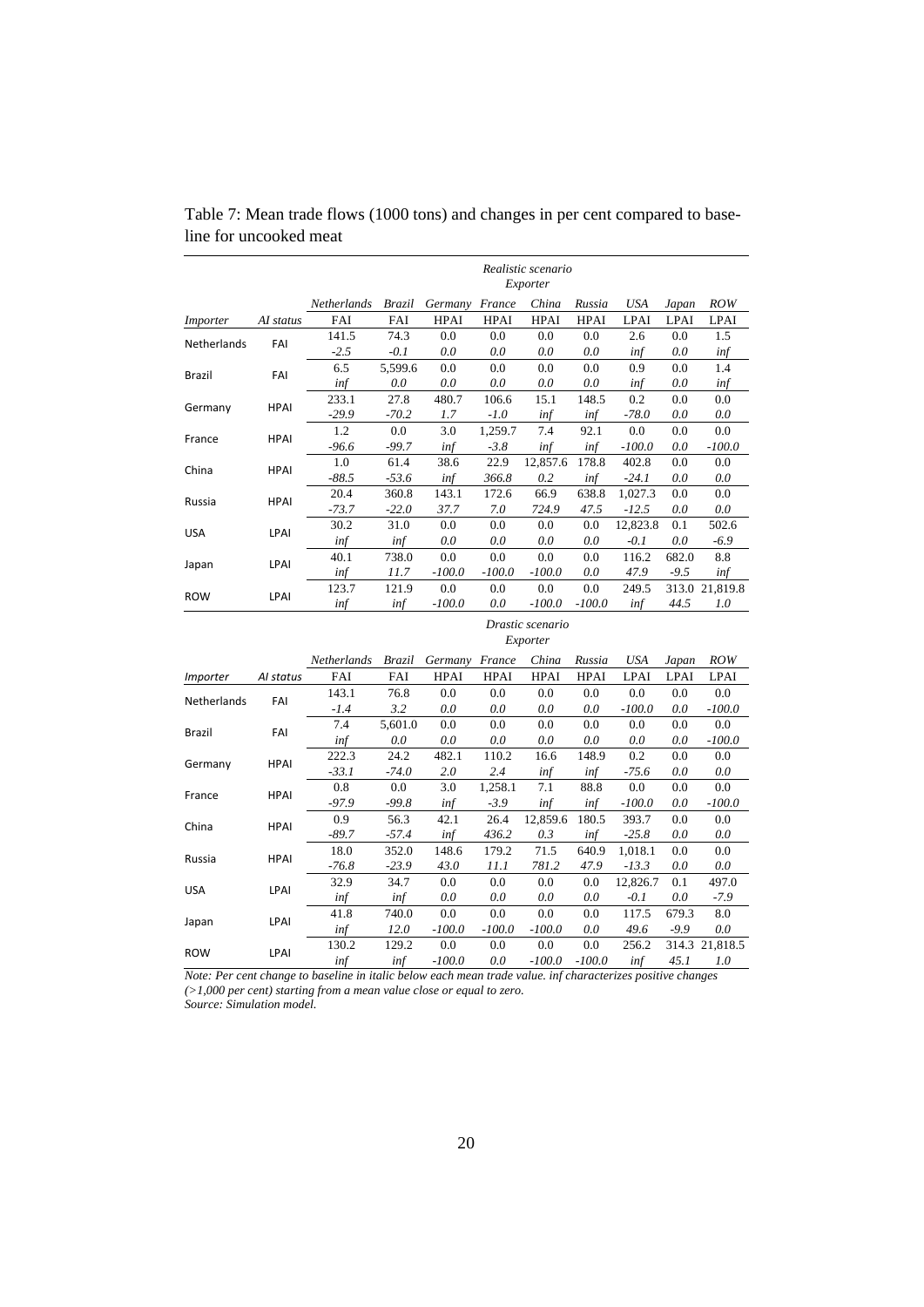|               |             |                    | Realistic scenario<br>Exporter |             |             |             |             |             |        |             |  |
|---------------|-------------|--------------------|--------------------------------|-------------|-------------|-------------|-------------|-------------|--------|-------------|--|
|               |             | <i>Netherlands</i> | Brazil                         | Germany     | France      | China       | Russia      | USA         | Japan  | <b>ROW</b>  |  |
| Importer      | AI status   | FAI                | FAI                            | <b>HPAI</b> | <b>HPAI</b> | <b>HPAI</b> | <b>HPAI</b> | <b>LPAI</b> | LPAI   | <b>LPAI</b> |  |
| Netherlands   | FAI         | 9.2                | 33.9                           | 0.0         | 5.5         | 0.3         | 0.0         | 0.9         | 0.0    | 0.0         |  |
|               |             | $-16.6$            | 1.4                            | 0.0         | 2.4         | inf         | 0.0         | inf         | 0.0    | 0.0         |  |
| <b>Brazil</b> | FAI         | 0.0                | 254.1                          | 0.0         | 0.0         | 0.0         | 0.0         | 0.0         | 0.0    | 0.2         |  |
|               |             | 0.0                | $-0.2$                         | 0.0         | 0.0         | 840.6       | 0.0         | 888.7       | 0.0    | inf         |  |
| Germany       | <b>HPAI</b> | 31.9               | 69.5                           | 127.6       | 20.8        | 0.5         | 0.0         | 1.1         | 0.0    | 0.0         |  |
|               |             | $-8.4$             | 1.5                            | $-1.0$      | 4.2         | inf         | 0.0         | inf         | 0.0    | 0.0         |  |
| France        | <b>HPAI</b> | 0.0                | 1.5                            | 0.0         | 196.3       | 0.0         | 0.0         | 0.0         | 0.0    | 0.3         |  |
|               |             | 0.0                | $-48.5$                        | 0.0         | 0.1         | 0.0         | 0.0         | 0.0         | 0.0    | inf         |  |
| China         | <b>HPAI</b> | 0.0                | 0.0                            | 0.0         | 0.5         | 188.0       | 0.0         | 4.1         | 0.0    | 79.8        |  |
|               |             | 0.0                | 0.0                            | 0.0         | 172.7       | 0.7         | 0.0         | $-12.4$     | 0.0    | $-2.3$      |  |
| Russia        | <b>HPAI</b> | 0.0                | 6.8                            | 0.0         | 7.9         | 0.3         | 59.4        | 3.9         | 0.0    | 0.0         |  |
|               |             | $-91.4$            | 9.5                            | $-92.2$     | 6.0         | inf         | $-2.5$      | 13.1        | 0.0    | 0.0         |  |
| <b>USA</b>    | LPAI        | 0.0                | 0.0                            | $0.0\,$     | 12.1        | 0.0         | 0.0         | inf         | 0.0    | 13.1        |  |
|               |             | 0.0                | 0.0                            | 0.0         | $-10.6$     | 0.0         | 0.0         | 0.1         | 0.0    | $-15.4$     |  |
| Japan         | LPAI        | 0.0                | 34.7                           | 0.0         | 1.3         | 166.9       | 0.0         | 10.6        | 183.5  | 0.0         |  |
|               |             | 0.0                | 3.0                            | $-76.3$     | 249.3       | 0.0         | $-13.6$     | 8.0         | $-1.5$ | 0.0         |  |
| <b>ROW</b>    | LPAI        | 36.9               | 0.0                            | 95.1        | 0.0         | 0.0         | 7.5         | 0.0         | 124.0  | 8,935.8     |  |
|               |             | 17.0               | 0.0                            | 3.4         | 0.0         | 0.0         | 44.3        | 0.0         | 1.7    | 0.2         |  |

Table 8: Mean trade flows (1000 tons) and changes in per cent compared to baseline situation for cooked meat

#### *Drastic scenario Exporter*

|                    |             | Netherlands | Brazil   | Germany     | France      | China       | Russia   | USA         | Japan   | <b>ROW</b>  |
|--------------------|-------------|-------------|----------|-------------|-------------|-------------|----------|-------------|---------|-------------|
| Importer           | AI status   | FAI         | FAI      | <b>HPAI</b> | <b>HPAI</b> | <b>HPAI</b> | HPAI     | <b>LPAI</b> | LPAI    | <b>LPAI</b> |
|                    |             | 7.0         | 42.7     | 0.0         | 0.0         | 0.0         | 0.0      | 0.0         | 0.0     | 0.0         |
| <b>Netherlands</b> | FAI         | $-36.2$     | 27.6     | 0.0         | $-100.0$    | $-100.0$    | 0.0      | $-100.0$    | 0.0     | 0.0         |
| <b>Brazil</b>      | FAI         | 0.0         | 254.0    | 0.0         | 0.0         | 0.0         | 0.0      | 0.0         | 0.0     | 0.0         |
|                    |             | 0.0         | $-0.3$   | 0.0         | 0.0         | $-100.0$    | 0.0      | $-100.0$    | 0.0     | $-100.0$    |
|                    | HPAI        | 0.0         | 0.0      | 115.5       | 42.7        | 89.5        | 12.1     | 0.0         | 0.0     | 0.0         |
| Germany            |             | $-100.0$    | $-100.0$ | $-10.4$     | 114.2       | inf         | inf      | $-100.0$    | 0.0     | 0.0         |
| <b>HPAI</b>        |             | 0.0         | 0.0      | 34.4        | 152.0       | 0.0         | 18.4     | 0.0         | 0.0     | 0.0         |
| France             |             | 0.0         | $-100.0$ | 0.0         | $-22.5$     | 0.0         | inf      | 0.0         | 0.0     | $-100.0$    |
|                    |             | 0.0         | 0.0      | 35.4        | 29.5        | 201.3       | 15.1     | 0.0         | 0.0     | 0.0         |
| China              | HPAI        | 0.0         | 0.0      | 0.0         | inf         | 7.9         | inf      | $-100.0$    | 0.0     | $-100.0$    |
| Russia             | <b>HPAI</b> | 0.0         | 0.0      | 20.9        | 3.9         | 39.8        | 16.5     | 0.0         | 0.0     | 0.0         |
|                    |             | $-100.0$    | $-100.0$ | 13,159.8    | $-47.6$     | inf         | $-72.9$  | $-100.0$    | 0.0     | 0.0         |
| <b>USA</b>         | LPAI        | 0.2         | 0.0      | 0.0         | 0.0         | 0.0         | 0.0      | inf         | 0.0     | 25.8        |
|                    |             | 0.0         | 0.0      | 0.0         | $-100.0$    | 0.0         | 0.0      | $-0.2$      | 0.0     | 66.4        |
|                    | LPAI        | 4.3         | 105.1    | 0.0         | 0.0         | 0.0         | 0.0      | 40.7        | 202.6   | 42.6        |
| Japan              |             | 0.0         | 212.1    | $-100.0$    | $-100.0$    | $-100.0$    | $-100.0$ | 315.7       | 8.8     | 0.0         |
|                    | <b>LPAI</b> | 66.9        | 0.0      | 0.0         | 0.0         | 0.0         | 0.0      | 0.0         | 107.4   | 8,995.6     |
| <b>ROW</b>         |             | 112.1       | 0.0      | $-100.0$    | 0.0         | 0.0         | $-100.0$ | 0.0         | $-11.9$ | 0.8         |

*Note: Per cent change to baseline in italic below each mean trade value. inf characterizes positive changes (>1,000 per cent) starting from a mean value close or equal to zero. Source: Simulation model.*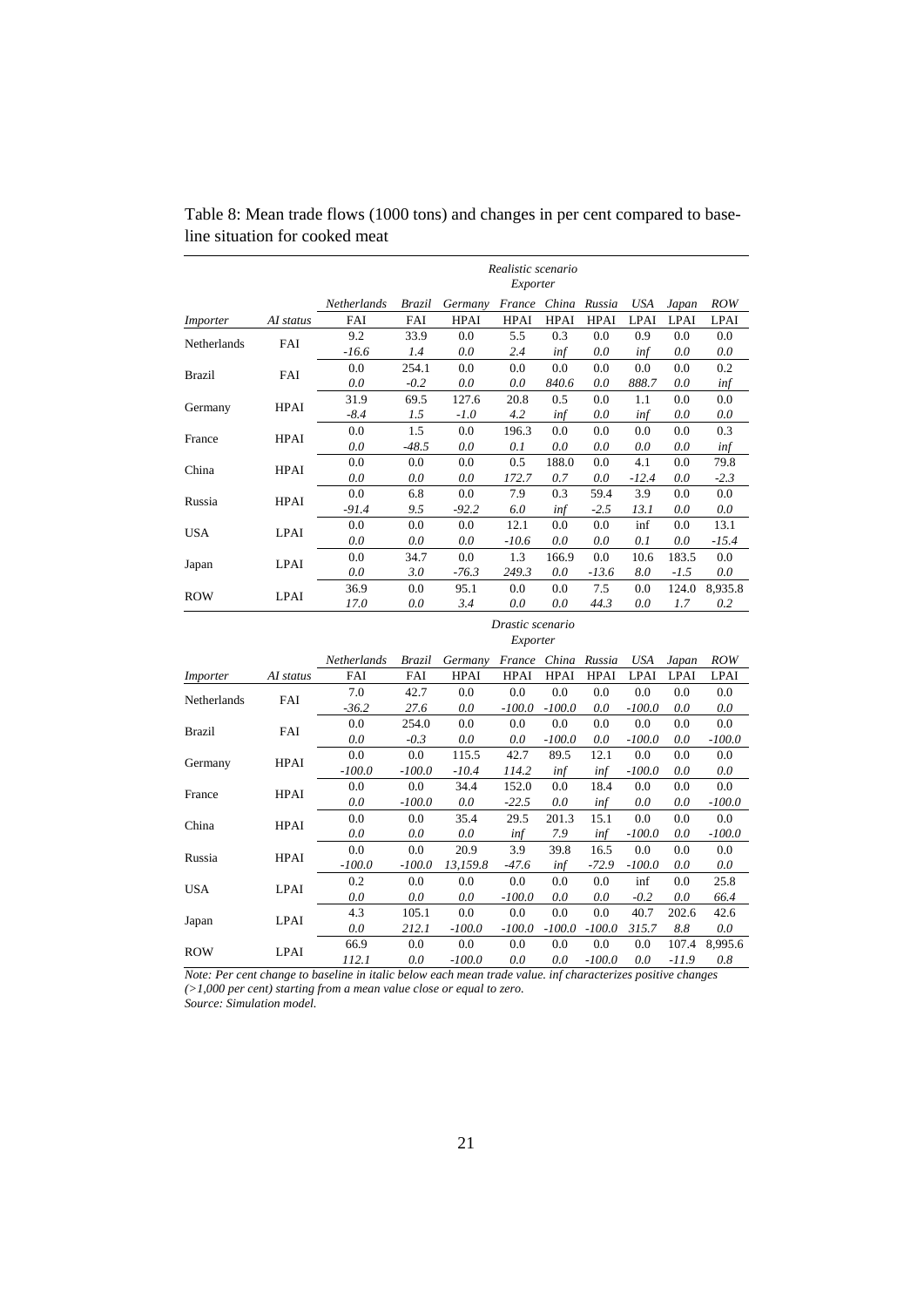#### **4 Conclusions**

Using two approaches, this case study analyzes the impact of avian influenza related regulatory measures on worldwide trade of cooked and uncooked poultry meat. A Heckman-type SUR gravity model based on Helpman et al. (2008) is estimated to analyze the trade impact of three AIpolicies: (1) ban on both meat categories, (2) ban on uncooked meat, and (3) principle of regionalization. Second, a spatial multi-commodity simulation model is specified to account for the welfare effect of these trade measures. Results of the econometric model show differences in the trade impact of the policy measures for uncooked and cooked meat. For uncooked meat a ban has a nearly prohibitive trade impact whereas the principle of regionalization is trade enhancing. For cooked meat, the results are inconclusive. The simulation model shows that important trade diversion effects among countries take place which depend very much on the infection status of the involved countries. A major effect, found in other studies as well but perhaps still astonishing was that banned exporting countries redirect much of their original exports towards their own market and that the banned countries start to trade among each other, crowding out imports from countries which were not directly targeted by the ban. Due to the missing additional disaggregation of countries into several regions because of lack of more disaggregated country data, the principle of regionalization could not be analyzed with the simulation model. But it is likely, that a similar reorganization of trade flows among regions with similar infection status and related welfare effects would have taken place.

In this study, disease transmission was modeled via the import of infected poultry meat. This is in line with the guidelines and assumptions made by the OIE, but there exists scientific evidence that indicates that the risk potentially resulting from imports of uncooked meat may be negligible (Pharo, 2003; Zepeda and Salman, 2007). In addition, one has to remember that most transmission occurs through the migration of wild birds into foreign territory. Subsequent damage then happens through the infiltration of the viruses into poultry flocks or because of the preventive slaughtering of neighboring poultry herds. Thus, the risk related supply side effects assumed in this study are likely to be overestimated and may eventually be better represented by fixed costs that are dependent on the number of outbreaks assumed to occur within a territory.

Given the scientific evidence and the country results of the welfare analysis of the simulation model, it is even more questionable than at the starting point of this study if a trade ban is the most appropriate measure to address the infection risk resulting from the spread of the avian influenza virus.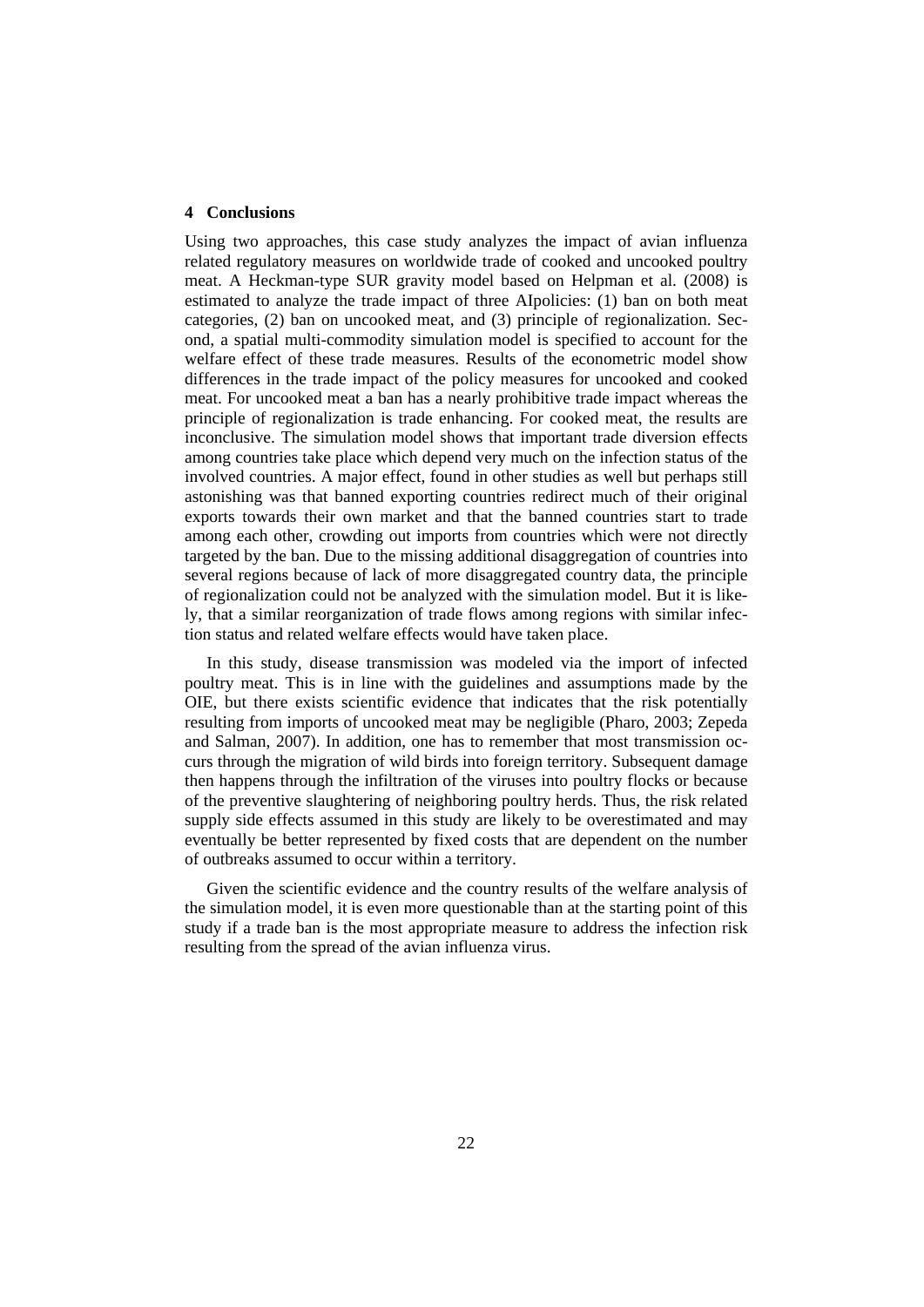### **5 APPENDIX**

|              |                   | Supply    | Domestic<br>sales | <i>Imports</i> | Demand    | Export   |
|--------------|-------------------|-----------|-------------------|----------------|-----------|----------|
| Poultry meat |                   | [1000 t]  | [1000 t]          | [1000 t]       | [1000 t]  | [1000 t] |
| Uncooked     | Germany           | 696.62    | 472.77            | 534.21         | 1.,006.98 | 223.85   |
|              | Netherlands       | 599.59    | 145.08            | 74.42          | 219.50    | 454.51   |
|              | France            | 1,587.36  | 1,309.04          | 45.58          | 1,354.62  | 278.32   |
|              | <b>USA</b>        | 14,623.27 | 12,839.34         | 540.86         | 13,380.20 | 1,783.93 |
|              | <b>Brazil</b>     | 7,035.28  | 5,601.23          | 0.01           | 5,601.25  | 1,434.05 |
|              | Japan             | 970.34    | 753.70            | 833.60         | 1,587.30  | 216.64   |
|              | China             | 13,132.26 | 12,827.40         | 678.45         | 13,505.85 | 304.86   |
|              | Russia            | 1,112.89  | 433.21            | 1,987.12       | 2,420.33  | 679.68   |
|              | Rest of the World | 22,137.82 | 21,598.07         | 1,221.34       | 22,819.41 | 539.75   |
| Cooked       | Germany           | 221.17    | 128.94            | 123.19         | 252.13    | 92.23    |
|              | Netherlands       | 77.73     | 11.04             | 38.84          | 49.87     | 66.70    |
|              | France            | 242,92    | 196,06            | 2,82           | 198,88    | 46,86    |
|              | <b>USA</b>        | 2,253.87  | 2,236.01          | 29.06          | 2,265.06  | 17.86    |
|              | <b>Brazil</b>     | 399.33    | 254.68            | 0.00           | 254.68    | 144.65   |
|              | Japan             | 308.16    | 186.19            | 210,.89        | 397.08    | 121.97   |
|              | China             | 353,59    | 186,66            | 86,43          | 273,09    | 166,94   |
|              | Russia            | 66.17     | 60.95             | 17.66          | 78.61     | 5.22     |
|              | Rest of the World | 9,019.29  | 8,922.12          | 250.70         | 9,172.82  | 97.17    |

|  |  | Table A1: Market balance for uncooked and cooked poultry meat |  |  |
|--|--|---------------------------------------------------------------|--|--|
|  |  |                                                               |  |  |

*Source: Simulation model baseline (based on UNCTAD, 2011a).*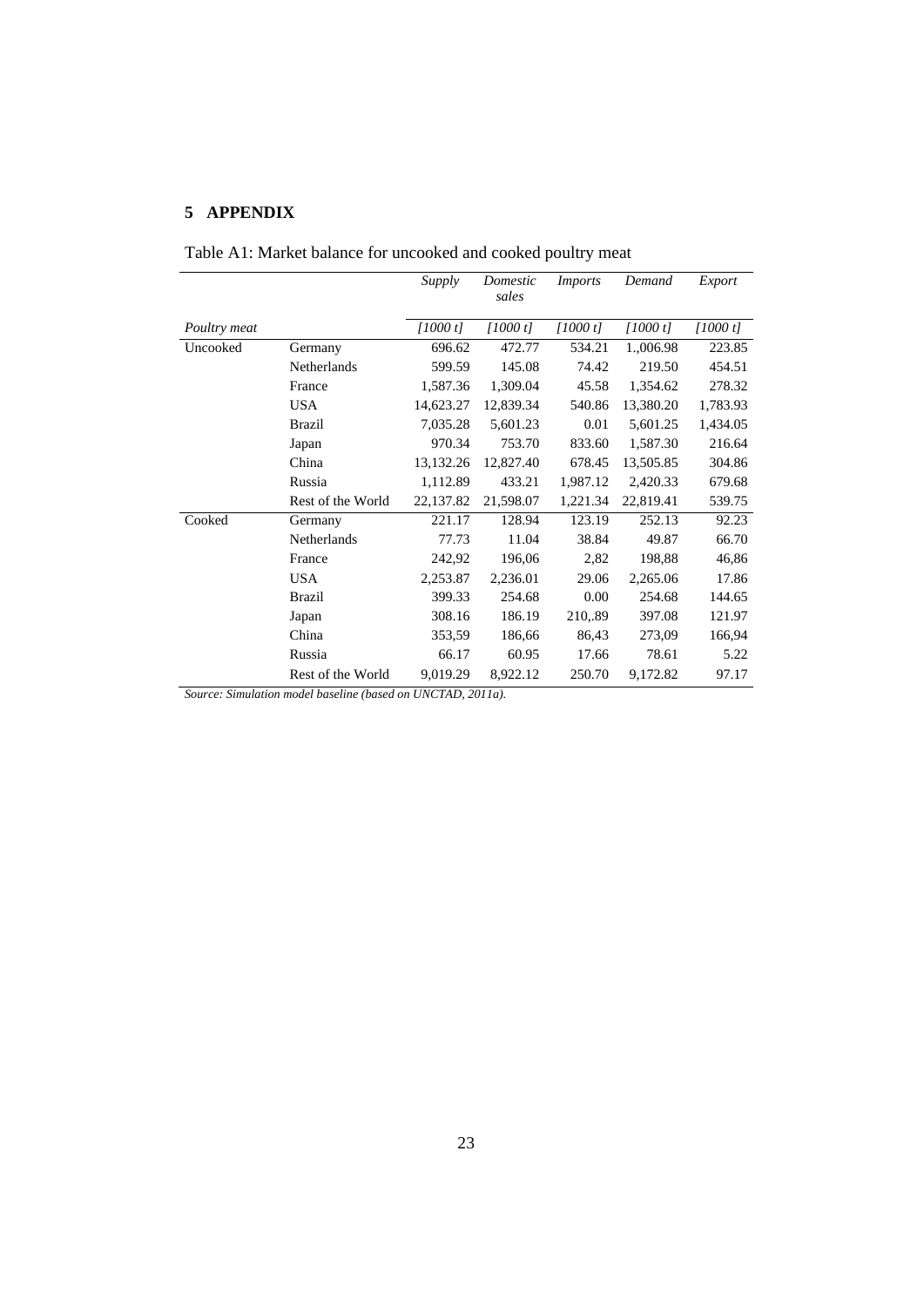#### **References**

- Abler, D.G., Rodriguez, A.G., and J.S. Shortle (1999): Parameter uncertainty in CGE modeling of the environmental impacts of economic policies. *Environmental and Resource Economics*, 14: 75-94.
- AQS (2010): Countries (regions) on temporary import suspensions due to outbreaks of Avian Influenza. http://www.maff.go.jp/aqs/english/news/hpai.html, (accessed December 21, 2010).
- Armington, P.S. (1969): A theory of demand for products distinguihed by place of production. *IMF Staff Papers* 16: 159–178, Washington, D.C.
- BAC (2010): Prepared and preserved poultry meat: European Union market outlook 2011 and forecast till 2015.
- Beato, M.S. and I. Capua (2011): Transboundary spread of highly pathogenic avian influenza through poultry commodities and wild birds: a review. *Scientific and Technical Review OIE* 30(1): 51-61.
- Britz W. and H.-P. Witzke (2008): CAPRI model documentation. University of Bonn, http://www.capri-model.org/docs/capri\_documentation.pdf, (accessed June 17, 2011).
- CEPII (2011): Distances. http://www.cepii.fr/anglaisgraph/bdd/distances.htm. (accessed March 31, 2011).
- Chiang, A.C. (1984): Fundamental Methods of Mathematical Economics (3rd. edition), McGraw Hill, New York.
- Disdier, A.-C. and S. Marette (2010): The combination of gravity and welfare approaches for evaluating non-tariff measures. *American Journal of Agricultural Economics* 92(3): 713-726.
- Djunaidi, H. and Djunaidi, A. C. M. (2007): The Economic Impacts of Avian Influenza on World Poultry Trade and the U.S. Poultry Industry: A Spatial Equilibrium Analysis. *Journal of Agricultural and Applied Economics* 39(2): 313-323
- FAO (2011): FAOSTAT, http://faostat.fao.org/site/339/default.aspx, (accessed March 31, 2011).
- Gilbert, J. (2003): Trade liberalization and employment in developing economies of the Americas. *Economie Internationale* 94-95: 155-174.
- Greene, W.H. (2008): Econometric analysis. Prentice Hall, Upper Saddle River.
- Harrison, G.W., Jones, R., Kimbell, L.J., and R. Wigle (1993): How robust is applied general equilibrium analysis? *Journal of Policy Modeling* 15(1): 99- 115.
- Heckman, J.J. (1979): Sample selection bias as a specification error. *Econometrica* 47(1): 153-161.
- Helpman, E., Melitz, M., and Y. Rubinstein (2008): Estimating trade flows: Trading partners and trading volumes. *Quarterly Journal of Economics* 123(2): 441-487.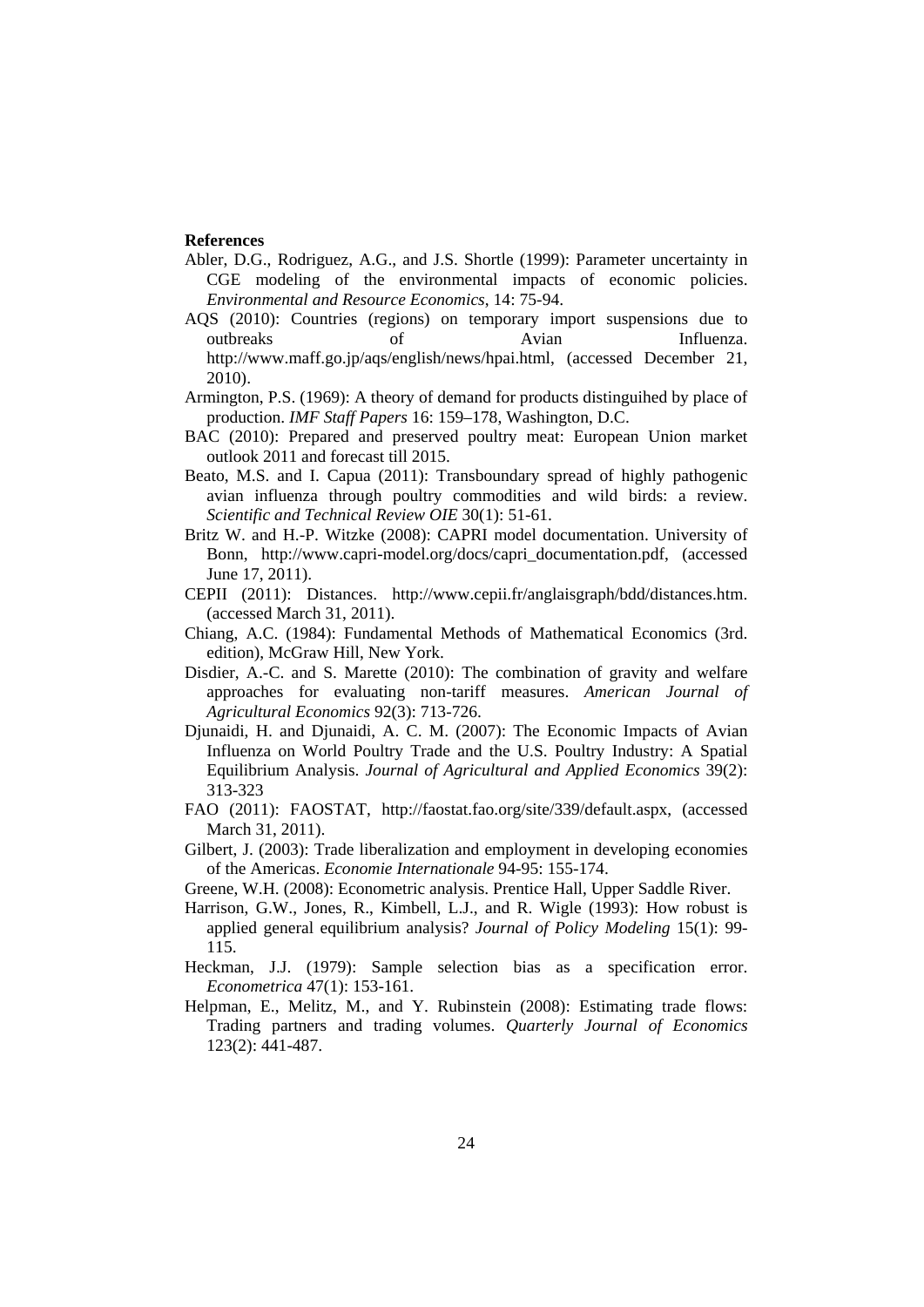- Jansson, T., Norell, B., and E. Rabinowicz (2005): Modelling the impact of compulsory foot and mouth disease insurance. Poster paper presented at the 2005 EAAE Congress, August 24-27, 2005, Copenhagen.
- Lau, L.J. (1978): Testing and imposing monoticity, convexity and quasiconvexity constraints. In: Fuss, M. and D. McFadden, eds.: Production economics: A dual approach to theory and applications. pp. 409-453, vol. I. North Holland, Amsterdam.
- Mangen, M.-J.J. and A. Burrell (2003): Who gains, who loses? Welfare effects of classical swine fever epidemics in the Netherlands. *European Review of Agricultural Economics* 30(2): 125-154.
- Narayanan, G.B. and T.L. Walsmley (2008): Global trade, assistance, and production: The GTAP 7 Data Base. Purdue University's Center for Global Trade Analysis, Purdue.
- Niemi, J.K. and H. Lehtonen (2011): Modelling pig sector dynamic adjustment to livestock epidemics with stochastic-duration trade disruptions. *European Review of Agricultural Economics* 38(4): 529-551
- Nogueira, L, Marsh, T.L., Tozer, P.R., and D. Peel (2011): Foot-and-mouth disease and the Mexican cattle industry. *Agricultural Economics* 42(Issue supplement s1): 33-44.
- OECD (2011): OECD StatExtracts Theme "Goods transport: National sea transport". http://stats.oecd.org/Index.aspx, (accessed June 30, 2011).
- OIE (2011): Terrestrial animal health code 2010. http://web.oie.int/eng/normes/mcode/en\_chapitre\_1.10.4.htm, (accessed March 31, 2011).
- Paarlberg, P.L. and J.G. Lee (1998): Import restrictions in the presence of a health risk: An Illustration using FMD. *American Journal of Agricultural Economics*, 80(1): 175-183.
- Paris, Q., Drogué, S. and G. Anania (2009): Calibrating Mathematical Programming Spatial Models. Working Paper 2009-10 of the AGFOODTRADE (New Issues in Agricultural, Food and Bioenergy Trade) project presented at the IATRC meeting 13-15 December 2009, Fort Myers, USA.
- Peterson, E. and D. Orden (2005): Effects of tariffs and sanitary barriers on highand low-value poultry trade. *Journal of Agricultural and Resource Economics*, 30(1): 109-127.
- Peterson, E. and D. Orden (2008): Avocado pests and avocado trade. *American Journal of Agricultural Economics* 90(2): 321-335.
- Pharo, H.J. (2003): The impact of new epidemiological information on a risk analysis for the introduction of avian influenza viruses in imported poultry meat. *Avian Diseases* 47(3): 988-995.
- Russian Ministry of Agriculture (2010): Russian import restrictions due to AI. Table communicated by Galina Kamichova, Saratov State Agrarian University.
- Ryan, D.L. and T.J. Wales (1999): Flexible and semiflexible consumer demands with quadratic Engel curves. *Review of Economics and Statistics*, 81(2): 277- 287.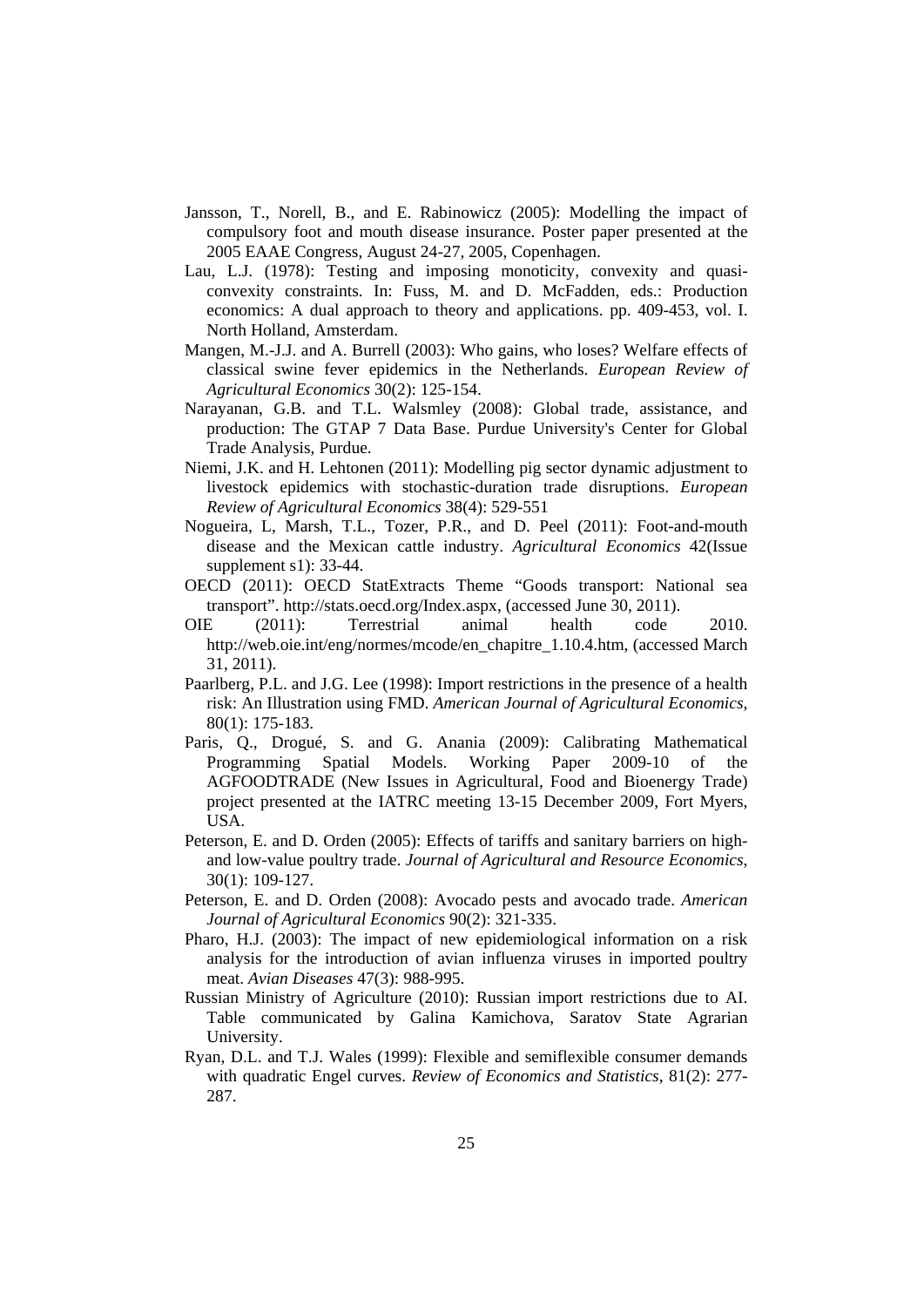- Swayne D.E and B.L. Akey (2005): Avian influenza control strategies in the United States of America, Avian influenza: Prevention and control. Editor: K. G. Schrijver RS: p.113-130.
- Taha, F.A. (2007): How highly pathogenic influenza (H5N1) has affected world poultry-meat trade. Report from the Economic Research Service/USDA, LDP-M-159-02, Washington, D.C.
- Takayama, T. and Judge, G.G. (1971): Spatial and temporal price and allocation models, North-Holland, Amsterdam (1971).
- Tinbergen, J. (1962): Shaping the world economy. The Twentieth Century Fund, New York.
- UN (2011): Estimates of mid-year population: 1997-2006. United Nations Statistics Division,

http://unstats.un.org/unsd/demographic/products/dyb/dyb2006/Table05.pdf, (accessed March 31, 2011).

- UNCTAD (2011a): UNCTAD Comtrade Database. http://wits.worldbank.org/WITS/wits/AdvanceQuery/RawTradeData/QueryDe finition.aspx?Page=RawTradeData, (accessed December 28, 2011).
- UNCTAD (2011b): UNCTAD TRAINS Database. http://wits.worldbank.org/WITS/wits/AdvanceQuery/TariffAndTradeAnalysis/ AdvancedQueryDefinition.aspx?Page=TariffandTradeAnalysis, (accessed March 21, 2011).
- Van Tongeren, F. (2009): Measuring Costs and Benefits of Non-Tariff Measures in Agri-Food. Invited paper prepared for the IATRC meeting 13-15 December 2009, Fort Myers, USA.
- Varian, H.R. (1992): Microeconomic Analysis. Norton & Company Inc, New York.
- Verbeek, M. (2004): A guide to modern econometrics. Wiley and Sons Ltd., West Sussex.
- WHO (2011a): Avian influenza: food safety issues. http://www.who.int/foodsafety/micro/avian/en/index1.html, (accessed December 29, 2011).
- WHO (2011b): H5N1 avian influenza: Timeline of major events. http://www.who.int/csr/disease

/avian\_influenza/H5N1\_avian\_influenza\_update.pdf, (accessed March 21, 2011).

- WTO (2011): SPS information management system. http://spsims.wto.org/, (accessed March 31, 2011).
- Zepeda, C. and M.D. Salman (2007): Assessing the probability of the presence of low pathogenic avian influenza virus in exported chicken meat. *Avian Diseases* 51(2):344-351.
- Zhao, Na (2011): Evaluating the welfare Impact of avian influenza related regulatory policies on poultry meat trade. Master thesis, Institute for Food and Resource Economics, University of Bonn.
- ZMP (2006): ZMP-Marktbilanz Eier und Geflügel 2006. ZMP Zentrale Marktund Preisberichtstelle GmbH. Bonn.